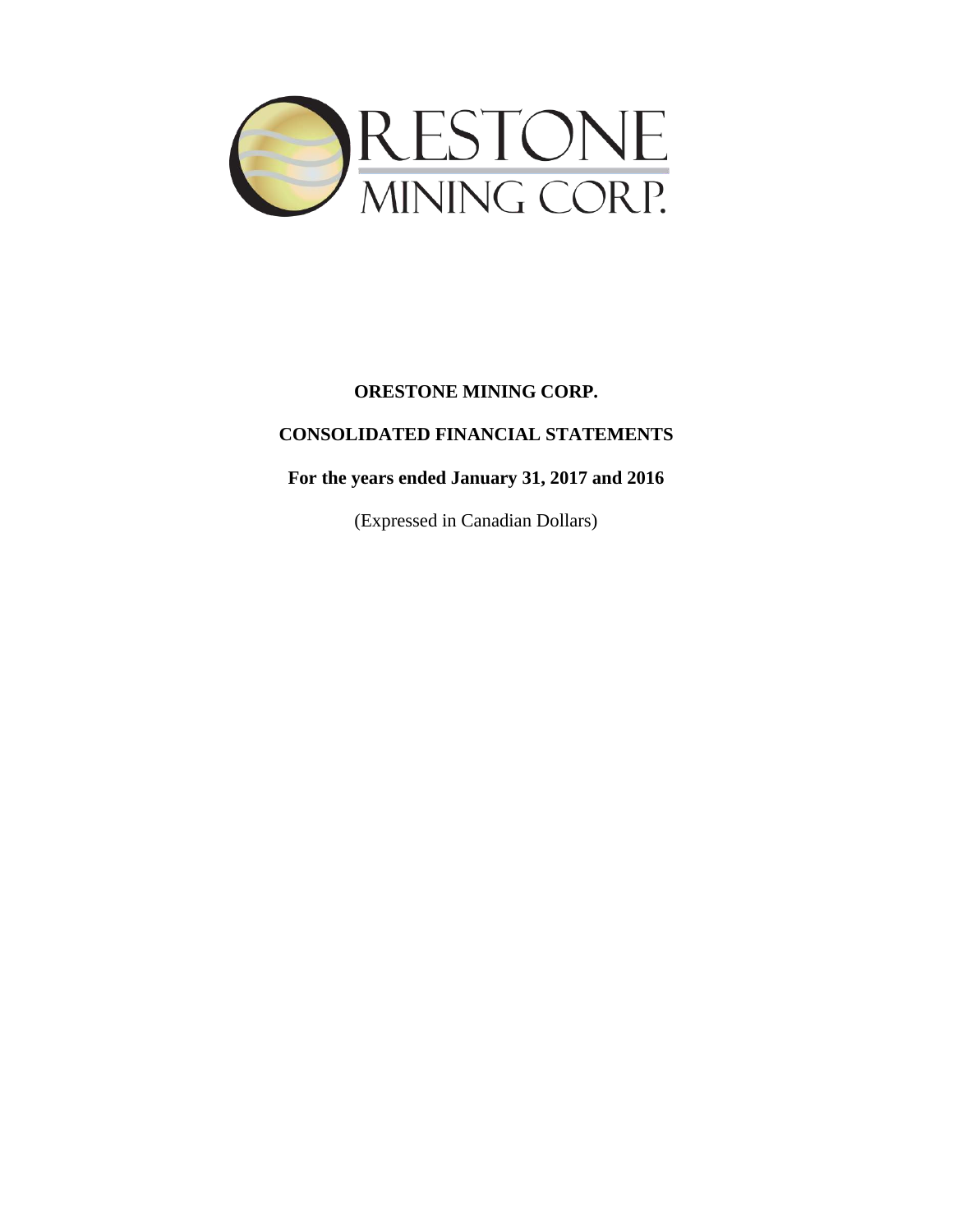

401-905 West Pender St Vancouver BC V6C 1L6 t 604.687.5447 f 604.687.6737

### **INDEPENDENT AUDITORS' REPORT**

#### **To the Shareholders of Orestone Mining Corp.,**

We have audited the accompanying consolidated financial statements of Orestone Mining Corp. which comprise the consolidated statements of financial position as at January 31, 2017 and 2016 and the consolidated statements of comprehensive loss, cash flows and changes in equity for the years then ended and a summary of significant accounting policies and other explanatory information.

#### **Management's Responsibility for the Consolidated Financial Statements**

Management is responsible for the preparation and fair presentation of these consolidated financial statements in accordance with International Financial Reporting Standards as issued by the International Accounting Standards Board, and for such internal control as management determines is necessary to enable the preparation of consolidated financial statements that are free from material misstatement, whether due to fraud or error.

#### **Auditors' Responsibility**

Our responsibility is to express an opinion on these consolidated financial statements based on our audits. We conducted our audits in accordance with Canadian generally accepted auditing standards. Those standards require that we comply with ethical requirements and plan and perform the audit to obtain reasonable assurance whether the consolidated financial statements are free from material misstatement.

An audit involves performing procedures to obtain audit evidence about the amounts and disclosures in the consolidated financial statements. The procedures selected depend on the auditor's judgment, including the assessment of the risks of material misstatement of the consolidated financial statements, whether due to fraud or error. In making those risk assessments, the auditor considers internal control relevant to the entity's file preparation and fair presentation of the consolidated financial statements in order to design audit procedures that are appropriate in the circumstances, but not for the purpose of expressing an opinion on the effectiveness of the entity's internal control. An audit also includes evaluating the appropriateness of accounting policies used and the reasonableness of accounting estimates made by management, as well as evaluating the overall presentation of the consolidated financial statements.

We believe that the audit evidence we have obtained is sufficient and appropriate to provide a basis for our audit opinion.

#### **Opinion**

In our opinion, the consolidated financial statements present fairly, in all material respects, the financial position of Orestone Mining Corp. as at January 31, 2017 and 2016 and its financial performance and its cash flows for the years then ended in accordance with International Financial Reporting Standards as issued by the International Accounting Standards Board.

#### **Emphasis of Matter**

Without qualifying our opinion, we draw attention to Note 1 in the consolidated financial statements which describes conditions and matters that indicate the existence of a material uncertainty that may cast significant doubt about the ability of the Company to continue as a going concern.

De Visser Gray LLP

**CHARTERED PROFESSIONAL ACCOUNTANTS** Vancouver, BC May 30, 2017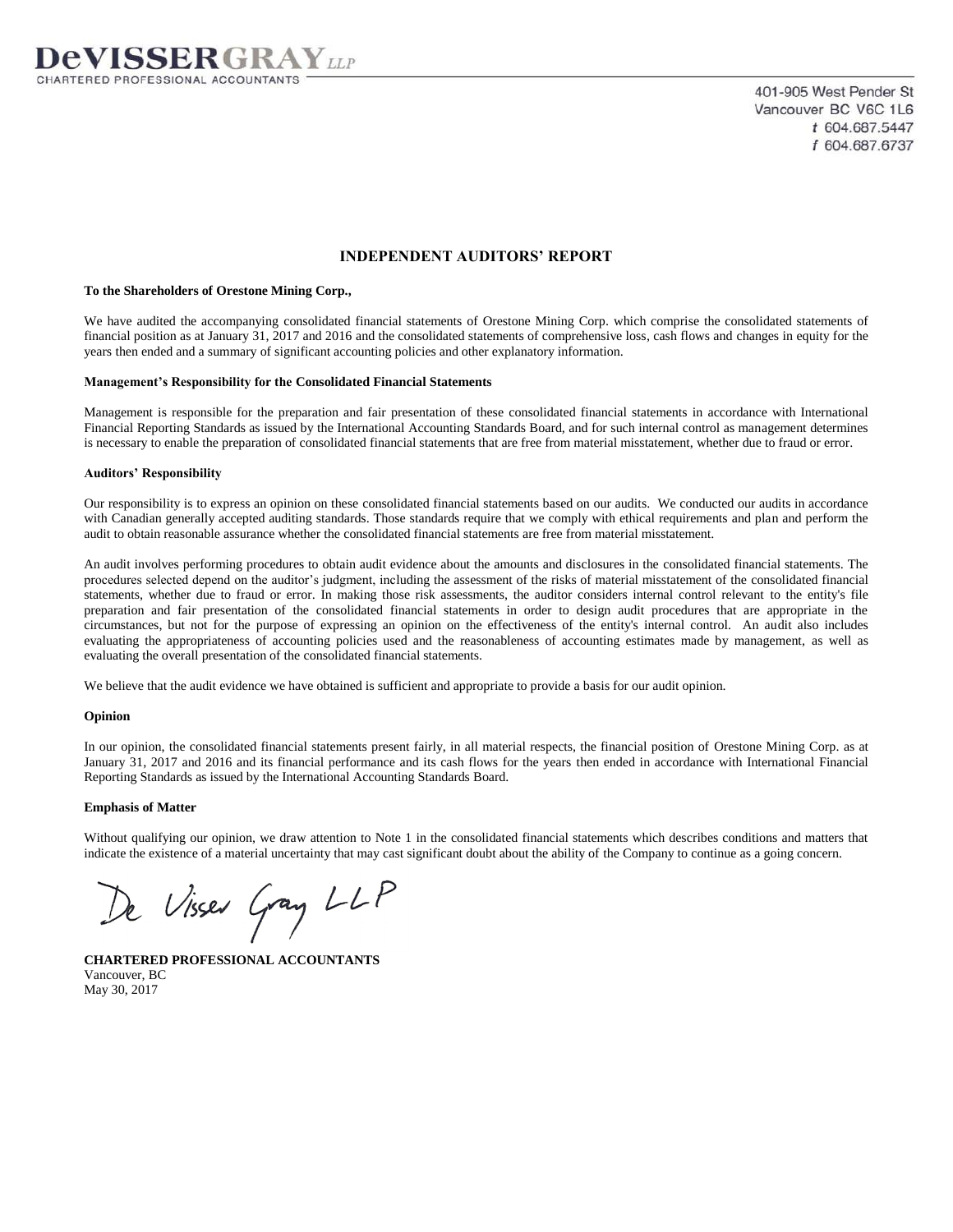### CONSOLIDATED STATEMENTS OF FINANCIAL POSITION

(Expressed in Canadian dollars)

|                                   | <b>Notes</b>   | January 31,   | January 31, |
|-----------------------------------|----------------|---------------|-------------|
|                                   |                | 2017          | 2016        |
|                                   |                | \$            | \$          |
| <b>ASSETS</b>                     |                |               |             |
| <b>Current Assets</b>             |                |               |             |
|                                   |                |               |             |
| Cash                              |                | 1,485         | 11,872      |
| Marketable securities             | 3              | 144           | 102,000     |
| Receivables                       | 4,8            | 33,468        | 42,674      |
|                                   |                | 35,097        | 156,546     |
| <b>Non-current Assets</b>         |                |               |             |
| Equipment                         | 5              |               | 113         |
| Exploration and evaluation assets | 6              | 1,385,071     | 1,336,739   |
| <b>Reclamation</b> bonds          | 6              | 29,000        | 29,000      |
|                                   |                | 1,414,071     | 1,365,852   |
|                                   |                |               |             |
|                                   |                | 1,449,168     | 1,522,398   |
|                                   |                |               |             |
| <b>LIABILITIES</b>                |                |               |             |
| <b>Current</b>                    |                |               |             |
| Trade and other payables          | $\overline{7}$ | 78,679        | 52,304      |
|                                   |                | 78,679        | 52,304      |
|                                   |                |               |             |
| <b>SHAREHOLDERS' EQUITY</b>       |                |               |             |
| Share capital                     | 9              | 6,148,828     | 6,148,828   |
| Reserves                          | 9              | 1,395,934     | 1,395,934   |
| Deficit                           |                | (6, 174, 273) | (6,074,668) |
|                                   |                | 1,370,489     | 1,470,094   |
|                                   |                |               |             |
|                                   |                | 1,449,168     | 1,522,398   |

**Nature and continuance of operations** (Note 1)

These consolidated financial statements are authorized for issue by the Board of Directors on May 30, 2017

They are signed on the Company's behalf by:

| "David Hottman" | Jirector | "Gary Nordin" | <b>Jirector</b> |
|-----------------|----------|---------------|-----------------|
| David Hottman   |          | Gary Nordin   |                 |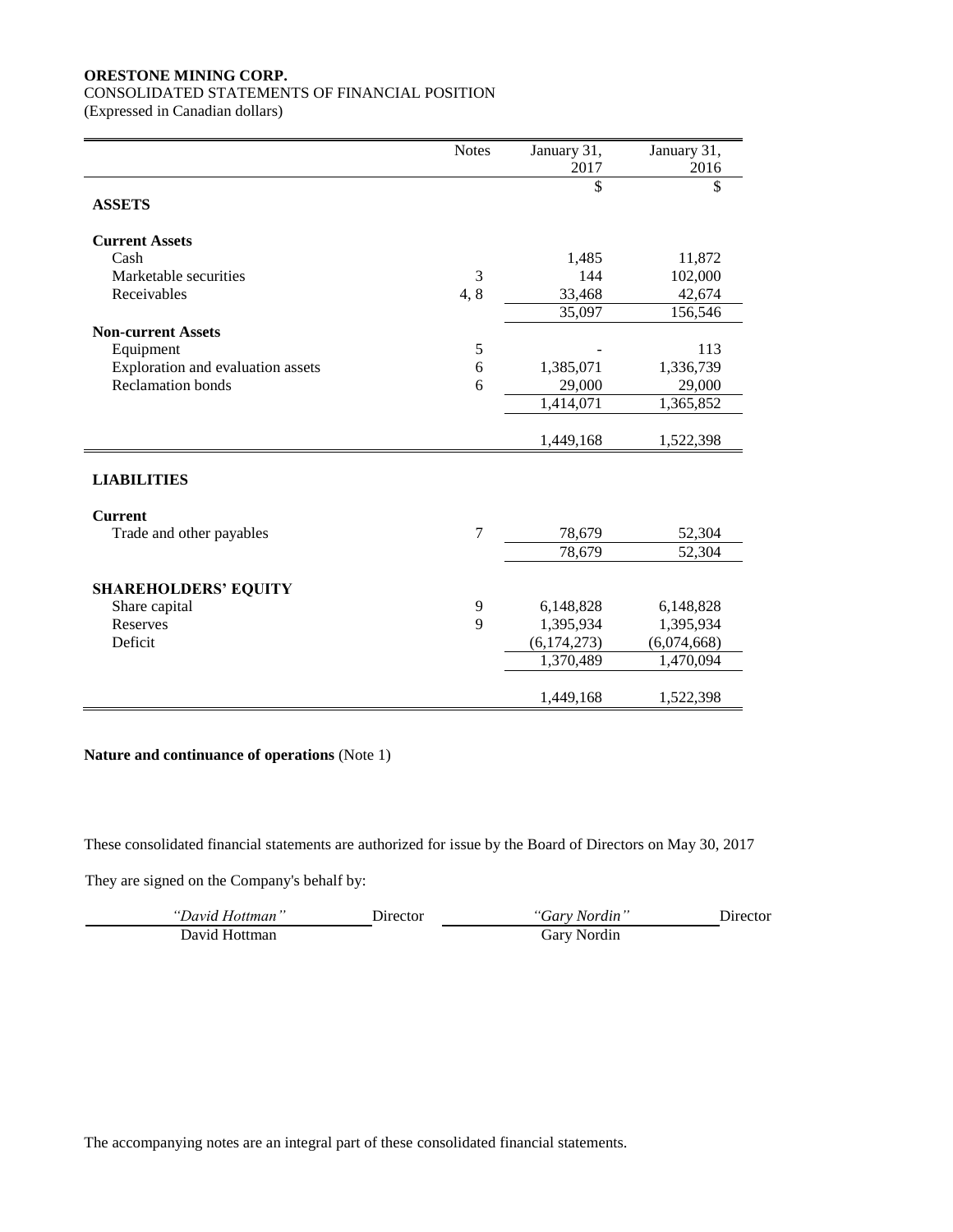## CONSOLIDATED STATEMENTS OF COMPREHENSIVE LOSS

(Expressed in Canadian dollars)

|                                                | For the years ended January 31, |           |             |  |
|------------------------------------------------|---------------------------------|-----------|-------------|--|
|                                                | <b>Notes</b>                    | 2017      | 2016        |  |
|                                                |                                 | \$        | \$          |  |
| <b>EXPENSES</b>                                |                                 |           |             |  |
| Depreciation                                   | 5                               | 113       | 49          |  |
| Filing fees                                    |                                 | 9,975     | 11,788      |  |
| Investor relations                             |                                 | 4,921     | 16,766      |  |
| Office, rent and miscellaneous                 | 8                               | 34,775    | 47,248      |  |
| Project search                                 |                                 | 420       | 9,188       |  |
| Professional fees                              |                                 | 25,302    | 9,813       |  |
| Salaries and benefits                          |                                 | 75,086    | 147,960     |  |
|                                                |                                 | 150,592   | 242,812     |  |
| <b>OTHER ITEMS</b>                             |                                 |           |             |  |
| Interest and other income                      |                                 | (590)     | (1,557)     |  |
| Realized gain on marketable securities         |                                 | (54, 647) | (2,314)     |  |
| Write off of bad debt                          |                                 | 4,250     |             |  |
| Loss on disposition of mineral rights interest | 6                               |           | 2,287,958   |  |
|                                                |                                 | (50, 987) | 2,284,087   |  |
| NET LOSS AND COMPREHENSIVE LOSS                |                                 | (99, 605) | (2,526,899) |  |
| <b>LOSS PER SHARE – Basic and diluted</b>      | 10                              | (0.003)   | (0.07)      |  |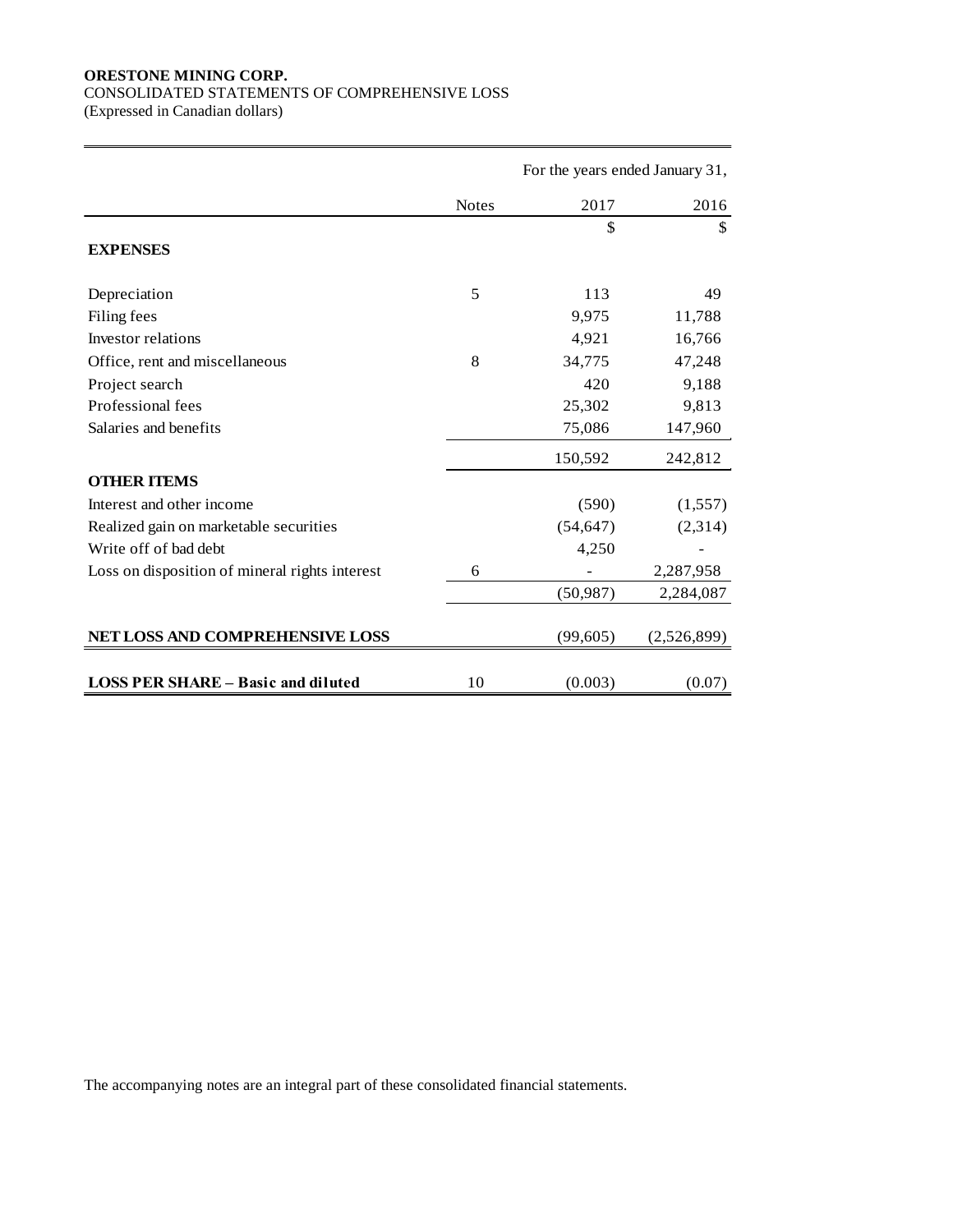CONSOLIDATED STATEMENT OF CHANGES IN EQUITY

(Expressed in Canadian dollars)

|                                       |              |                          |               |                | Reserves |             |                       | Total         |
|---------------------------------------|--------------|--------------------------|---------------|----------------|----------|-------------|-----------------------|---------------|
|                                       |              | Number of                |               |                | Agent's  | Share-based |                       | shareholders' |
| Issued and outstanding:               | <b>Notes</b> | shares                   | Share capital | Warrants       | warrants | payments    | Deficit               | equity        |
| Balance as at January 31, 2015        |              | 37,772,233               | 6,148,828     | 731,413        | 98,399   | 566.122     | $$$ (3,547,769) \, \, | 3,996,993     |
| Comprehensive loss for the year       |              |                          |               | $\blacksquare$ |          |             | (2.526.899)           | (2,526,899)   |
| Balance as at January 31, 2016        |              | 37,772,233 \$            | 6.148.828     | 731.413        | 98.399   | 566,122     | $$ (6,074,668)$ \;    | ,470,094      |
| Comprehensive loss for the year       |              | $\overline{\phantom{a}}$ |               | $\sim$         |          |             | (99,605)              | (99, 605)     |
| <b>Balance as at January 31, 2017</b> |              | 37,772,233 \$            | 6.148.828     | 731,413        | 98,399   | 566,122     | $(6,174,273)$ \$      | 1,370,489     |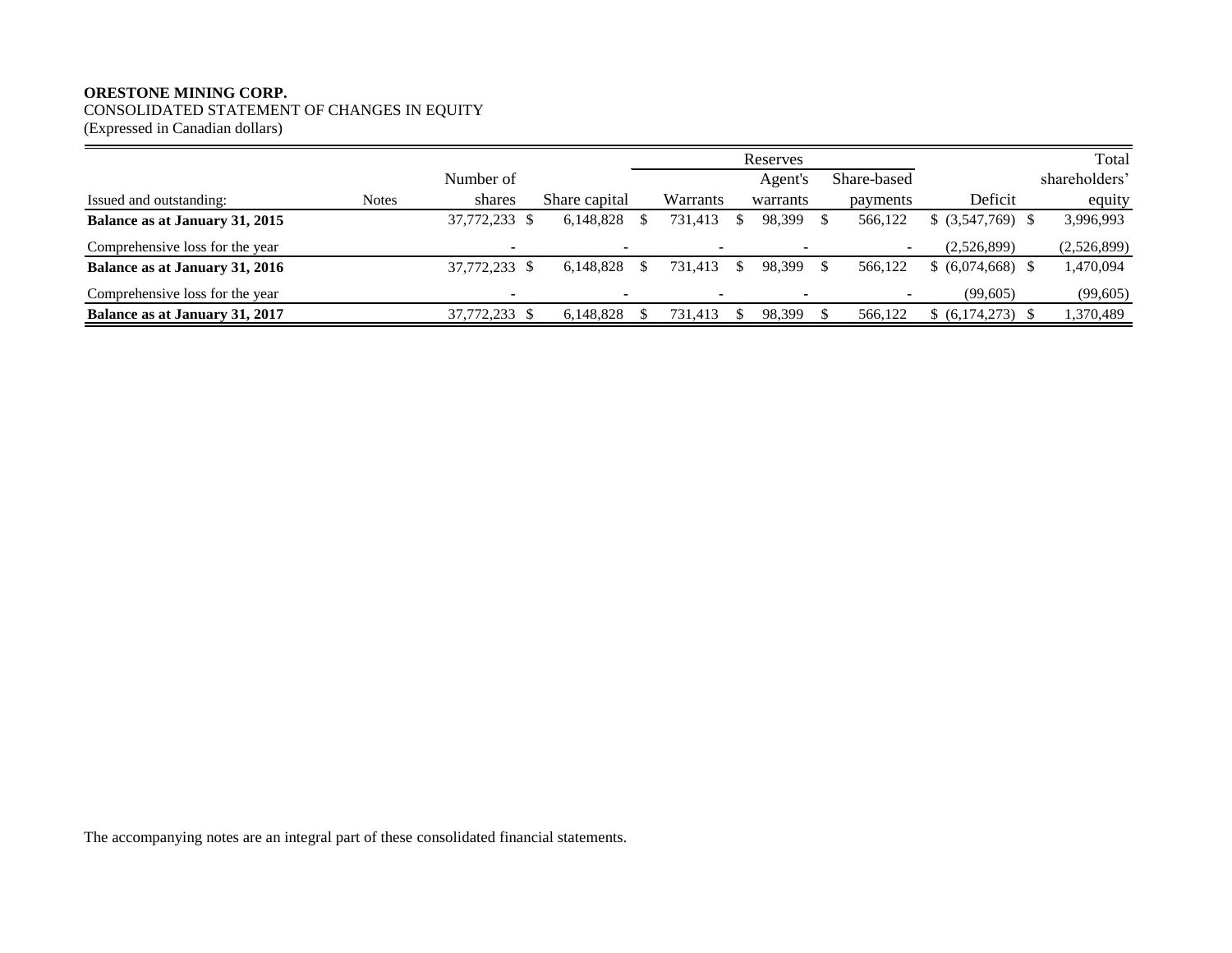# CONSOLIDATED STATEMENTS OF CASH FLOWS

(Expressed in Canadian dollars)

|                                                                                  | For the years ended January 31, |               |  |
|----------------------------------------------------------------------------------|---------------------------------|---------------|--|
|                                                                                  | 2017                            | 2016          |  |
|                                                                                  | \$                              | \$            |  |
| <b>CASH FLOWS USED IN OPERATING ACTIVITIES</b>                                   |                                 |               |  |
| Net loss                                                                         | \$ (99,605)                     | \$(2,526,899) |  |
| Non-cash operating items:                                                        |                                 |               |  |
| Depreciation                                                                     | 113                             | 49            |  |
| Write off of bad debt                                                            | 4,250                           |               |  |
| Gain on sale of marketable securities                                            | (54, 647)                       | (2,314)       |  |
| Loss on sale of mineral property rights                                          |                                 | 2,287,958     |  |
|                                                                                  | (149, 889)                      | (241,206)     |  |
| Changes in non-cash working capital items:                                       |                                 |               |  |
| Receivables                                                                      | 4,956                           | 22,872        |  |
| Prepaids                                                                         |                                 | 30,862        |  |
| Trade and other payables                                                         | 16,375                          | (24, 199)     |  |
| Net cash used in operating activities                                            | (128, 558)                      | (211, 671)    |  |
| CASH FLOWS FROM (USED IN) INVESTING ACTIVITIES                                   |                                 |               |  |
| Exploration and evaluation assets                                                | (38, 332)                       | (1,726)       |  |
| Proceeds on sale of mineral property rights                                      |                                 | 33,500        |  |
| Proceeds on sale of marketable securities                                        | 156,503                         | 6,000         |  |
| Deposits                                                                         |                                 | 42,800        |  |
| Net cash from investing activities                                               | 118,171                         | 80,574        |  |
| <b>DECREASE IN CASH</b>                                                          | (10, 387)                       | (131,097)     |  |
| <b>CASH, BEGINNING</b>                                                           | 11,872                          | 142,969       |  |
| <b>CASH, ENDING</b>                                                              | \$1,485                         | \$11,872      |  |
| SUPPLEMENTAL DISCLOSURE WITH RESPECT TO CASH<br><b>FLOWS</b>                     |                                 |               |  |
|                                                                                  | \$                              | \$            |  |
| Exploration and evaluation assets in accounts payable and accrued<br>liabilities | 22,099                          | 12,099        |  |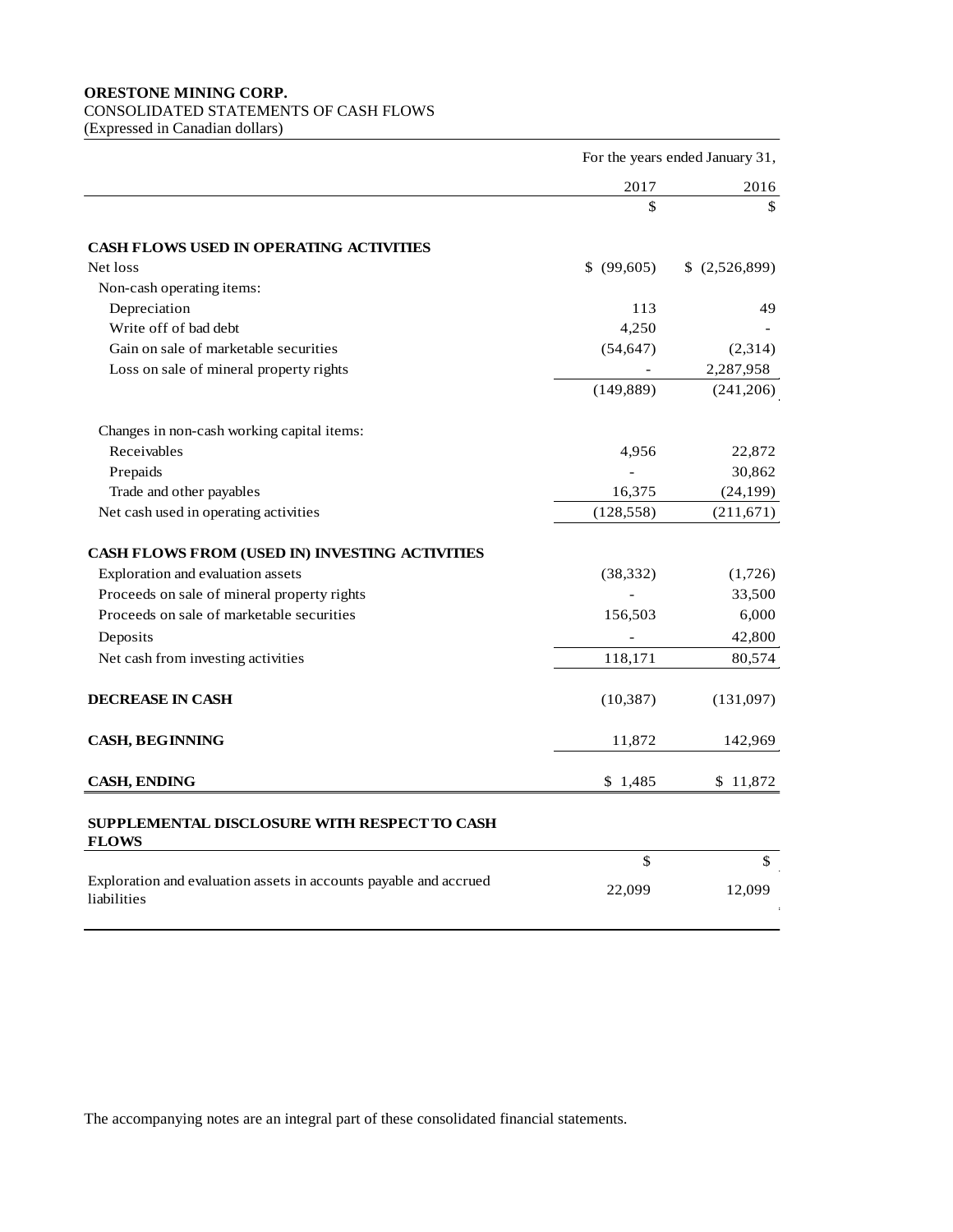### **1. NATURE AND CONTINUANCE OF OPERATIONS**

Orestone Mining Corp. (the "Company") was incorporated under the Business Corporations Act (British Columbia) on April 30, 2007 and its principal business activity is the exploration of mineral properties. The address of the Company's registered and head office is 19<sup>th</sup> floor, 885 West Georgia Street, Vancouver, BC, Canada V6C 3H4. The Company's shares are listed on the TSX-Venture Exchange and trade under the symbol "ORS".

These consolidated financial statements have been prepared in accordance with International Financial Reporting Standards ("IFRS") applicable to a going concern basis which assumes that the Company will be able to realize its assets and discharge its liabilities in the normal course of business for the foreseeable future. The continuing operations of the Company are dependent upon its ability to raise adequate financing to develop its exploration and evaluation assets, and to commence profitable operations in the future. To date the Company has not generated any significant revenues and is considered to be in the exploration stage. These material uncertainties may cast significant doubt about the Company's ability to continue as a going concern.

Management's plan includes continuing to pursue additional sources of financing through equity offerings, seeking joint venture partners to fund exploration, monitoring exploration activity and reducing overhead costs. Should the Company be unable to realize on its assets and discharge its liabilities in the normal course of business, the net realizable value of its assets may be materially less than the amounts recorded on the consolidated statement of financial position. Further discussion of liquidity risk has been disclosed in Notes 11 and 12.

These consolidated financial statements do not include any adjustments relating to the recoverability and classification of recorded asset amounts and classification of liabilities that might be necessary should the Company be unable to continue in existence.

|                              | January 31, 2017 | January 31, 2016 |
|------------------------------|------------------|------------------|
|                              |                  |                  |
| Deficit                      | \$ (6,174,273)   | \$(6,074,668)    |
| Working capital (deficiency) | \$(43,582)       | \$104,242        |

### **2. SIGNIFICANT ACCOUNTING POLICIES AND BASIS OF PRESENTATION**

#### **Statement of compliance with International Financial Reporting Standards ("IFRS")**

These consolidated financial statements have been prepared in accordance and compliance with IFRS as issued by the International Accounting Standards Board ("IASB") and interpretations of the International Financial Reporting Interpretations Committee ("IFRIC").

#### **Basis of presentation**

The consolidated financial statements of the Company have been prepared on an accrual basis and are based on historical costs, modified where applicable. The consolidated financial statements are presented in Canadian dollars unless otherwise noted.

#### **Significant estimates and assumptions**

The preparation of financial statements in accordance with IFRS requires the Company to make estimates and assumptions concerning the future. The Company's management reviews these estimates and underlying assumptions on an ongoing basis, based on experience and other factors, including expectations of future events that are believed to be reasonable under the circumstances. Revisions to estimates are adjusted for prospectively in the period in which the estimates are revised.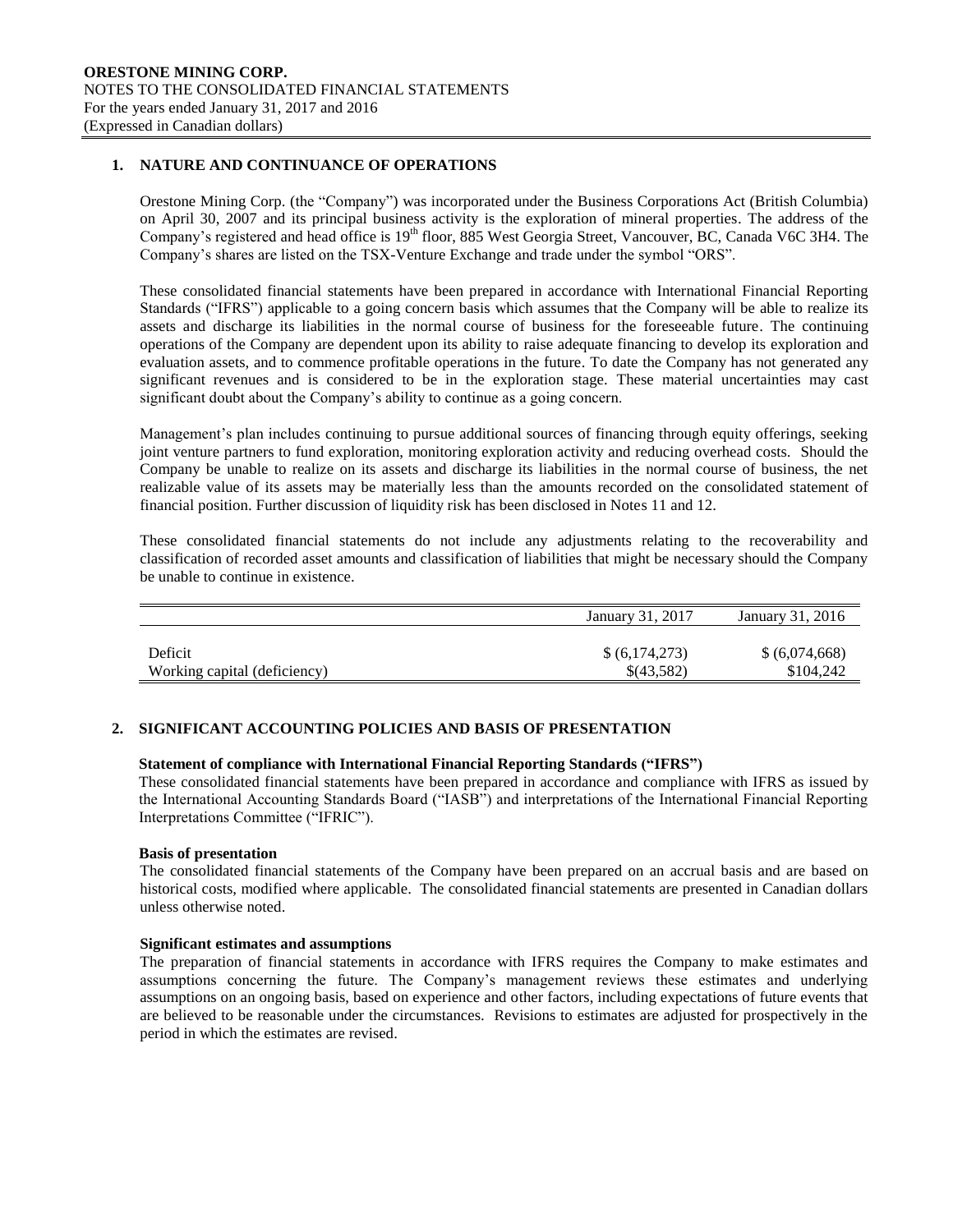#### **Significant estimates and assumptions (cont'd)**

Estimates and assumptions where there is significant risk of material adjustments to assets and liabilities in future accounting periods include stock-based awards and payments and the recoverability of the carrying value of exploration and evaluation assets.

#### **Significant judgments**

The preparation of financial statements in accordance with IFRS requires the Company to make judgments, apart from those involving estimates, in applying accounting policies. The most significant judgments in applying the Company's financial statements include:

- the assessment of the Company's ability to continue as a going concern and whether there are events or conditions that may give rise to significant uncertainty; and
- the assessment as to whether any impairment exists on the Company's exploration and evaluation assets

### **Basis of consolidation**

#### *Subsidiaries*

The consolidated financial statements include the financial statements of the Company and entities controlled by the Company (its "subsidiaries"). Control is achieved where the Company has the power to govern the financial and operating policies of an entity so as to obtain benefits from its activities.

The Company's subsidiary is:

|                            | % of ownership |        | Jurisdiction Principal activity |
|----------------------------|----------------|--------|---------------------------------|
| Intuitive Exploration Inc. | 00%            | `anada | <b>Exploration company</b>      |

Subsidiaries are fully consolidated from the date of acquisition, being the date on which the Company obtains control, and continue to be consolidated until the date that such control ceases.

### *Jointly controlled operations and assets*

Joint control is defined as contractually agreed sharing of control over an economic activity, and exists only when the strategic financial and operating decisions relating to the activity require the unanimous consent of the parties sharing control (the ventures). A portion of the Company's exploration activities is conducted jointly with others when the Company enters into agreements that provide for specific percentage interests in exploration properties.

A jointly controlled asset involves joint control and ownership by the Company and other venturers of assets contributed to or acquired for the purpose of the joint venture, without the formation of a corporation, partnership or other entity. The Company accounts for its share of the jointly controlled assets, any liabilities it has incurred, its share of any liabilities jointly incurred with other ventures, income from the sale or use of its share of the joint venture's output, together with its share of the expenses incurred by the joint venture, and any expenses it incurs in relation to its interest in the joint venture.

### *Inter-company balances and transactions*

Inter-company balances and transactions, including unrealised income and expenses arising from inter-company transactions, are eliminated in preparing the consolidated financial statements.

### *Cash and cash equivalents*

Cash and cash equivalents include cash on hand, term deposits and short-term highly liquid investments with the original term to maturity of three months or less, which are readily convertible to known amounts of cash and which, in the opinion of management, are subject to an insignificant risk of changes in value. At January 31, 2017 the Company had \$984 cash.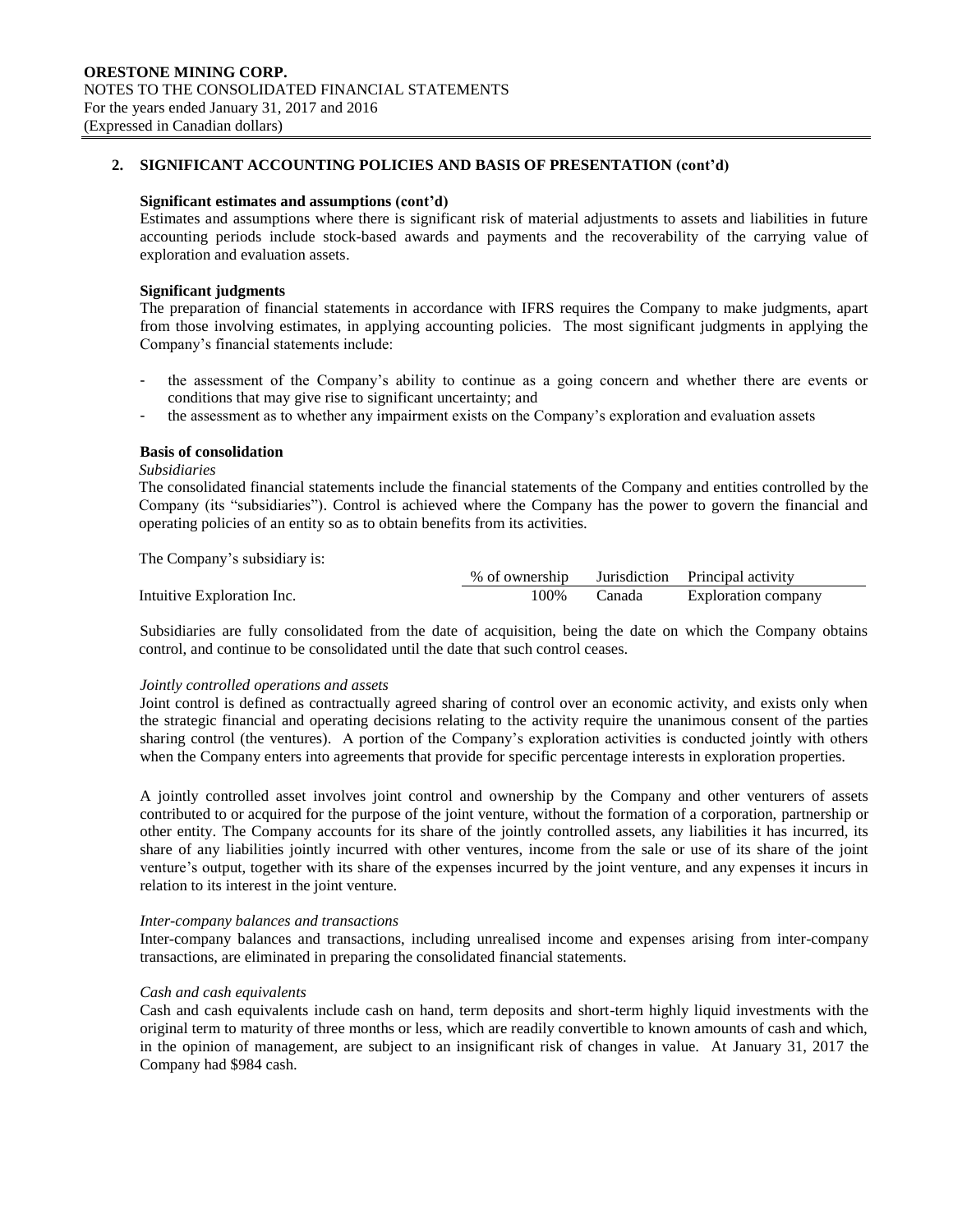#### **Foreign currency translation**

#### *Functional currency*

The functional currency of the Company and its subsidiaries is measured using the currency of the primary economic environment in which that entity operates. The consolidated financial statements are presented in Canadian dollars, which is the presentation and the functional currency of the parent company and all of its subsidiaries.

### *Transactions and balances*

Foreign denominated monetary assets and liabilities are translated to their Canadian dollar equivalents using foreign exchange rates that prevailed at the period end exchange rate. Non-monetary items are translated at historical exchange rates, except for items carried at market value, which are translated at the rate of exchange in effect at the period end exchange rate. Revenue and expenses are translated at average rates of exchange during the period. Exchange gains or losses arising on foreign currency translation are included in the determination of operating results for the year.

#### **Equipment**

Equipment is stated at historical cost less accumulated depreciation and accumulated impairment losses. Depreciation is provided on the declining balance basis at the following rates per annum:

| Equipment          | 20% |
|--------------------|-----|
| Computer equipment | 55% |

Subsequent costs are included in the asset's carrying amount or recognized as a separate asset, as appropriate, only when it is probable that future economic benefits associated with the item will flow to the Company and the cost of the item can be measured reliably. The carrying amount of the replaced part is derecognized. All other repairs and maintenance are charged to the statement of comprehensive loss during the financial period in which they are incurred.

Gains and losses on disposals are determined by comparing the proceeds with the carrying amount and are recognized in profit or loss.

#### **Exploration and evaluation assets**

Exploration and evaluation assets include the costs of acquiring licenses, costs associated with exploration and evaluation activity, and the fair value (at acquisition date) of exploration and evaluation assets acquired in a business combination. Exploration and evaluation expenditures are capitalized. Costs incurred before the Company has obtained the legal rights to explore an area are recognized in profit or loss.

Mining exploration tax credits from the Government of British Columbia for certain exploration expenditures incurred in British Columbia are treated as a reduction of the exploration and development costs of the respective exploration property.

Exploration and evaluation assets are assessed for impairment if (i) sufficient data exists to determine technical feasibility and commercial viability, and (ii) facts and circumstances suggest that the carrying amount exceeds the recoverable amount.

Once the technical feasibility and commercial viability of the extraction of mineral resources in an area of interest are demonstrable, exploration and evaluation assets attributable to that area of interest are first tested for impairment and then reclassified to mining property and development assets within property, plant and equipment.

### **Restoration and environmental obligations**

Recoverability of the carrying amount of any exploration and evaluation assets is dependent on successful development and commercial exploitation, or alternatively, sale of the respective areas of interest.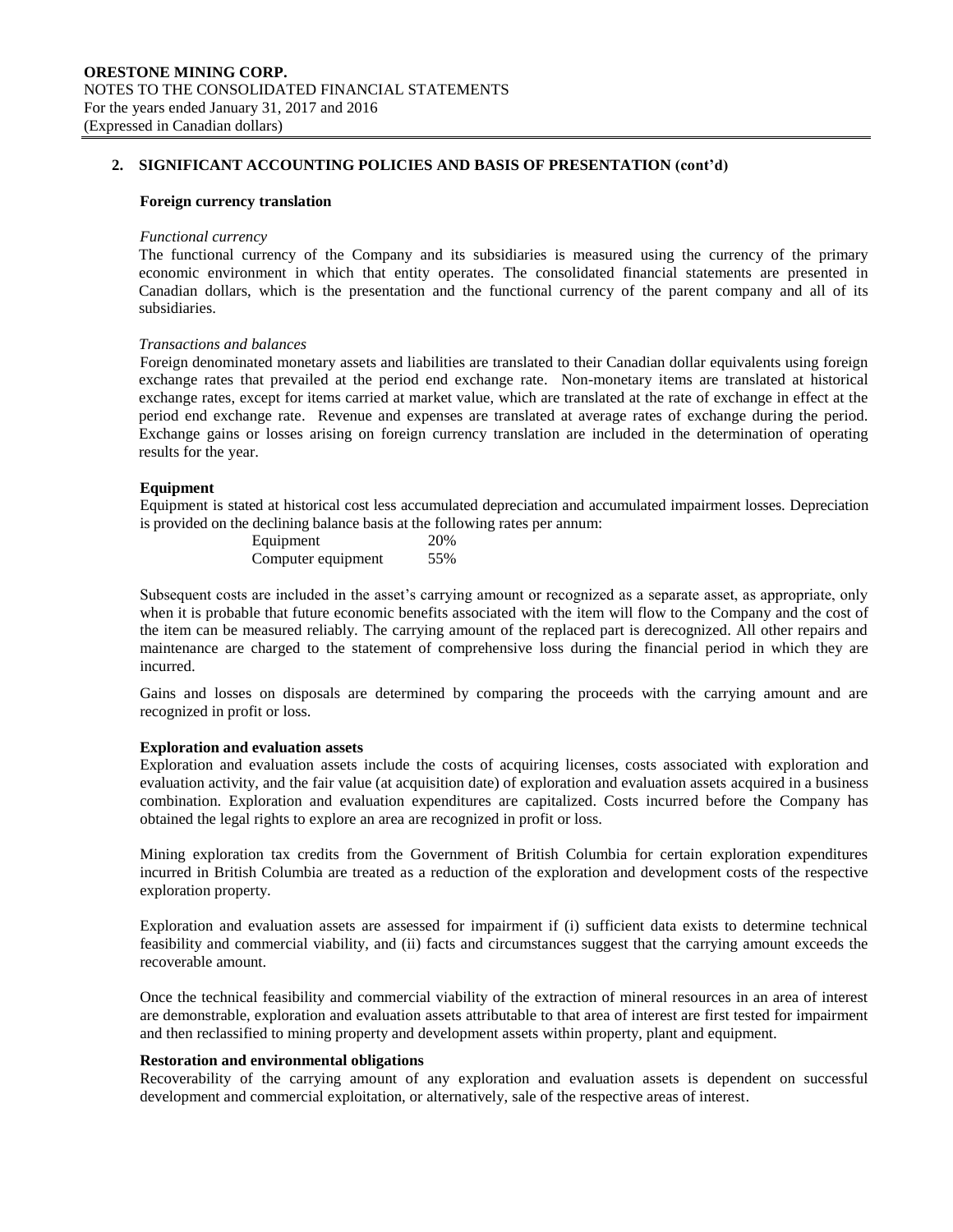#### **Restoration and environmental obligations (cont'd)**

The Company recognizes liabilities for statutory, contractual, constructive or legal obligations associated with the retirement of long-term assets, when those obligations result from the acquisition, construction, development or normal operation of the assets. The net present value of future restoration cost estimates arising from the decommissioning of plant and other site preparation work is capitalized to exploration and evaluation assets along with a corresponding increase in the restoration provision in the period incurred. Discount rates using a pre-tax rate that reflect the time value of money are used to calculate the net present value. The restoration asset will be depreciated on the same basis as other mining assets.

The Company's estimates of restoration costs could change as a result of changes in regulatory requirements, discount rates and assumptions regarding the amount and timing of the future expenditures. These changes are recorded directly to mining assets with a corresponding entry to the restoration provision. The Company's estimates are reviewed annually for changes in regulatory requirements, discount rates, effects of inflation and changes in estimates.

Changes in the net present value, excluding changes in the Company's estimates of reclamation costs, are charged to profit and loss for the period.

The net present value of restoration costs arising from subsequent site damage that is incurred on an ongoing basis during production are charged to profit or loss in the period incurred. The costs of restoration projects that were included in the provision are recorded against the provision as incurred. The costs to prevent and control environmental impacts at specific properties are capitalized in accordance with the Company's accounting policy for exploration and evaluation assets

The Company currently has no known material rehabilitation and environmental costs. The Company however has reclamation bonds in place in the amount of \$29,000 in respect of the Captain property (Note 6).

### **Impairment of non-financial assets**

The carrying amount of the Company's long-lived assets (which include equipment and exploration and evaluation assets) is reviewed for impairment if there is any indication that the carrying amount may not be recoverable. If any such indication is present, the recoverable amount of the asset is estimated in order to determine whether impairment exists.

An asset's recoverable amount is the higher of fair value less costs to sell and value in use. In assessing value in use, the estimated future cash flows are discounted to their present value, using a pre-tax discount rate that reflects current market assessments of the time value of money and the risks specific to the asset for which estimates of future cash flows have not been adjusted. Where the asset does not generate cash flows that are independent from other assets, the Company estimates the recoverable amount of the cash-generating unit to which the asset belongs.

If the recoverable amount of an asset or cash generating unit is estimated to be less than its carrying amount, the carrying amount is reduced to the recoverable amount. Impairment is recognized immediately as a charge in the statement of comprehensive loss. Where an impairment subsequently reverses, the carrying amount is increased to the revised estimate of recoverable amount but only to the extent that this does not exceed the carrying value that would have been determined if no impairment had previously been recognized. A reversal is recognized as a recovery in the statement of comprehensive loss for the period.

### **Share-based payments**

The Company grants share purchase options to directors, officers, employees and consultants to purchase common shares. The fair value of options granted is recognized as a share-based payment expense with a corresponding increase in equity. An individual is classified as an employee when the individual is an employee for legal or tax purposes (direct employee) or provides services similar to those performed by a direct employee.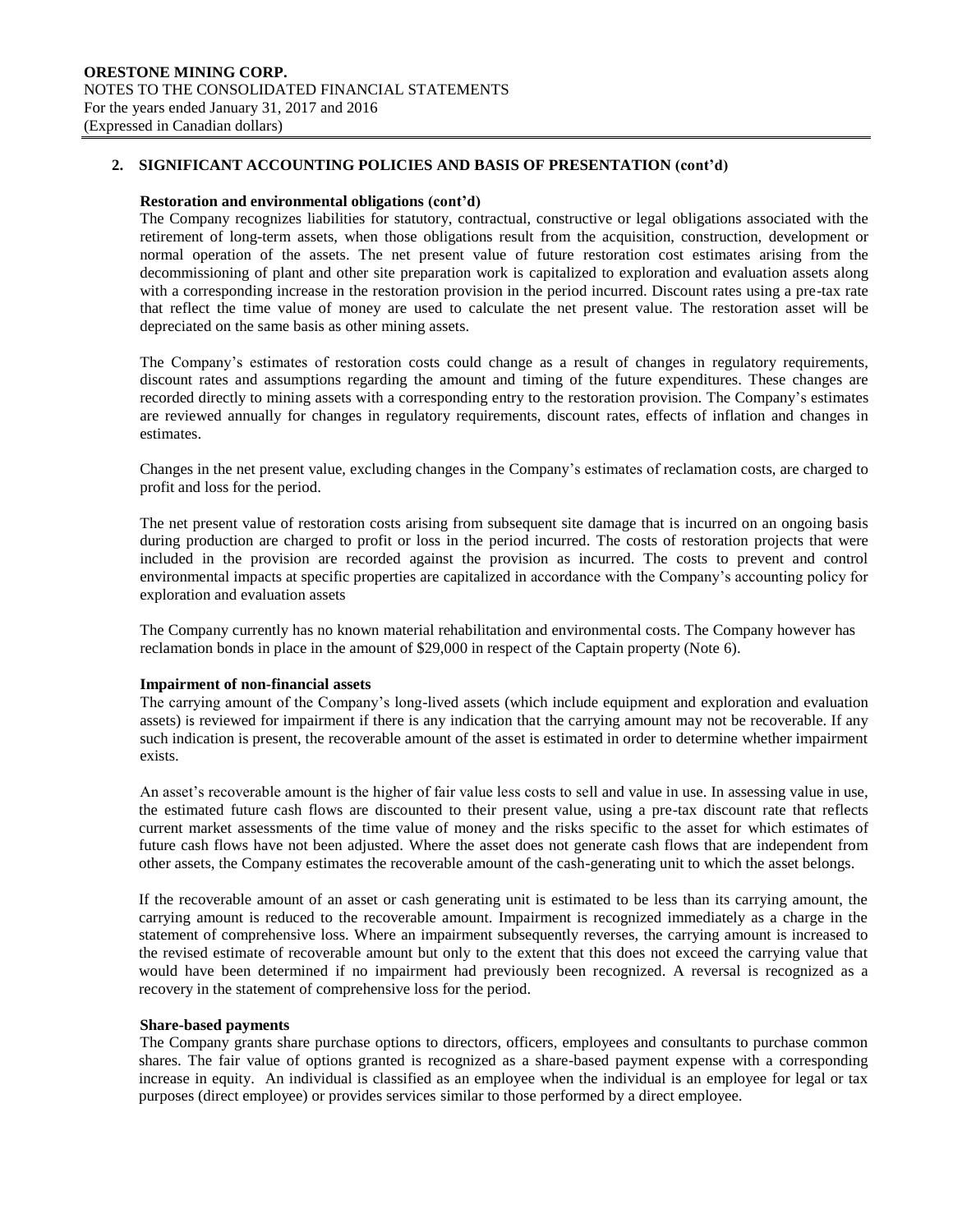#### **Share-based payments (cont`d)**

The fair value is measured at the grant date and each tranche is recognized on a graded-vesting basis over the period during which the options vest. The fair value of the options granted is measured using the Black-Scholes option pricing model taking into account the terms and conditions upon which the options were granted. At each financial position reporting date, the amount recognized as an expense is adjusted to reflect the actual number of share options that are expected to vest.

### **Loss per share**

The Company uses the treasury stock method to compute the dilutive effect of options, warrants and similar instruments. Under this method the dilutive effect on loss per share is recognized on the use of the proceeds that could be obtained upon exercise of options, warrants and similar instruments. It assumes that the proceeds would be used to purchase common shares at the average market price during the year.

Basic and diluted losses per common share are calculated using the weighted-average number of common shares outstanding during the year.

### **Financial instruments**

Financial assets and financial liabilities are measured initially at fair value plus transaction costs, except for financial assets and financial liabilities carried at fair value through profit or loss, which are measured initially at fair value. Financial assets and financial liabilities are measured subsequently as described below.

#### Financial assets

The Company classifies its financial assets into one of the following categories, depending on the purpose for which the asset was acquired. The Company's accounting policy for each category is as follows:

*Fair value through profit or loss ('FVTPL')* - This category comprises of financial assets classified as held for trading that are either derivatives or assets acquired principally for the purpose of selling or repurchasing it in the near term. They are carried in the statement of financial position at fair value with changes in fair value recognized in the statement of comprehensive loss. Cash and cash equivalents and marketable securities are designated as FVTPL.

*Loans and receivables* - These assets are non-derivative financial assets with fixed or determinable payments that are not quoted in an active market. They are carried at amortized cost using the effective interest method, less any provision for impairment. Discounting is omitted when the effect of discounting is immaterial. Individually significant receivables are considered for impairment when they are past due or when other objective evidence is received that a specific counterparty may likely default. Receivables are designated as loans and receivables.

*Held-to-maturity investments* - These assets are non-derivative financial assets with fixed or determinable payments and fixed maturities that the Company's management has the positive intention and ability to hold to maturity. These assets are measured at amortized cost using the effective interest method. If there is objective evidence that the investment is impaired, determined by reference to external credit ratings and other relevant indicators, the financial asset is measured at the present value of estimated future cash flows. Any changes to the carrying amount of the investment, including impairment losses, are recognized in the statement of comprehensive loss.

*Available-for-sale* - Non-derivative financial assets not included in the above categories are classified as availablefor-sale. They are carried at fair value with changes in fair value recognized in other comprehensive income. Where a financial asset is disposed of or a decline in the fair value of an available-for-sale financial asset constitutes objective evidence of impairment, the amount of the cumulative gain or loss is reclassified from equity and recognized in the statement of comprehensive loss.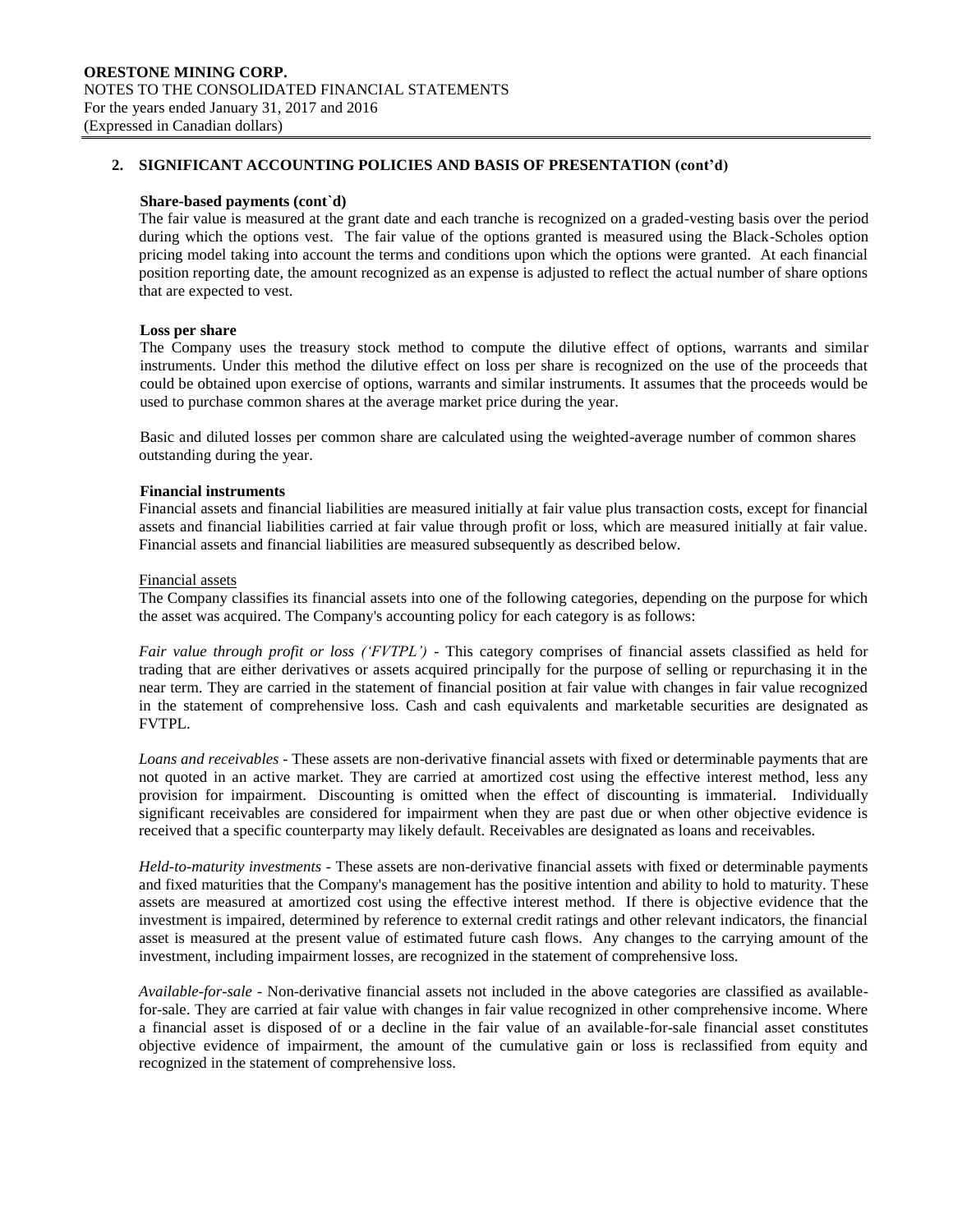#### **Financial instruments (cont`d)**

All financial assets except for those at fair value through profit or loss are subject to review for impairment at least at each reporting date. Financial assets are impaired when there is any objective evidence that a financial asset or a group of financial assets is impaired. Different criteria to determine impairment are applied for each category of financial assets, which are described above. If in a subsequent period, the amount of the impairment loss decreases and the decrease relates to an event occurring after the impairment was recognized, the previously recognized impairment loss is reversed through profit or loss.

#### Financial liabilities

The Company classifies its financial liabilities into one of two categories, depending on the purpose for which the asset was acquired. The Company's accounting policy for each category is as follows:

*Fair value through profit or loss* - This category comprises of financial liabilities classified as held for trading that are either derivatives or liabilities incurred principally for the purpose of selling or repurchasing it in the near term. They are carried in the statement of financial position at fair value with changes in fair value recognized in the statement of comprehensive loss.

*Other financial liabilities*: This category includes promissory notes, amounts due to related parties and accounts payables and accrued liabilities, all of which are recognized at amortized cost using the effective interest method. Discounting is omitted where the effect of discounting is immaterial. Trade and other payables are designated as other financial liabilities.

The Company does not have any derivative financial assets and liabilities.

#### **Income taxes**

### Current income tax:

Current income tax assets and liabilities for the current period are measured at the amount expected to be recovered from or paid to the taxation authorities. The tax rates and tax laws used to compute the amount are those that are enacted or substantively enacted, at the reporting date, in the countries where the Company operates and generates taxable income.

Current income tax relating to items recognized directly in other comprehensive income or equity is recognized in other comprehensive income or equity and not in profit or loss. Management periodically evaluates positions taken in the tax returns with respect to situations in which applicable tax regulations are subject to interpretation and establishes provisions where appropriate.

#### Deferred income tax:

Deferred income tax is provided using the asset and liability method on temporary differences at the reporting date between the tax bases of assets and liabilities and their carrying amounts for financial reporting purposes.

The carrying amount of deferred income tax assets is reviewed at the end of each reporting period and recognized only to the extent that it is probable that sufficient taxable profit will be available to allow all or part of the deferred income tax asset to be utilized.

Deferred income tax assets and liabilities are measured at the tax rates that are expected to apply to the year when the asset is realized or the liability is settled, based on tax rates (and tax laws) that have been enacted or substantively enacted by the end of the reporting period.

Deferred income tax assets and deferred income tax liabilities are offset, if a legally enforceable right exists to set off current tax assets against current income tax liabilities and the deferred income taxes relate to the same taxable entity and the same taxation authority.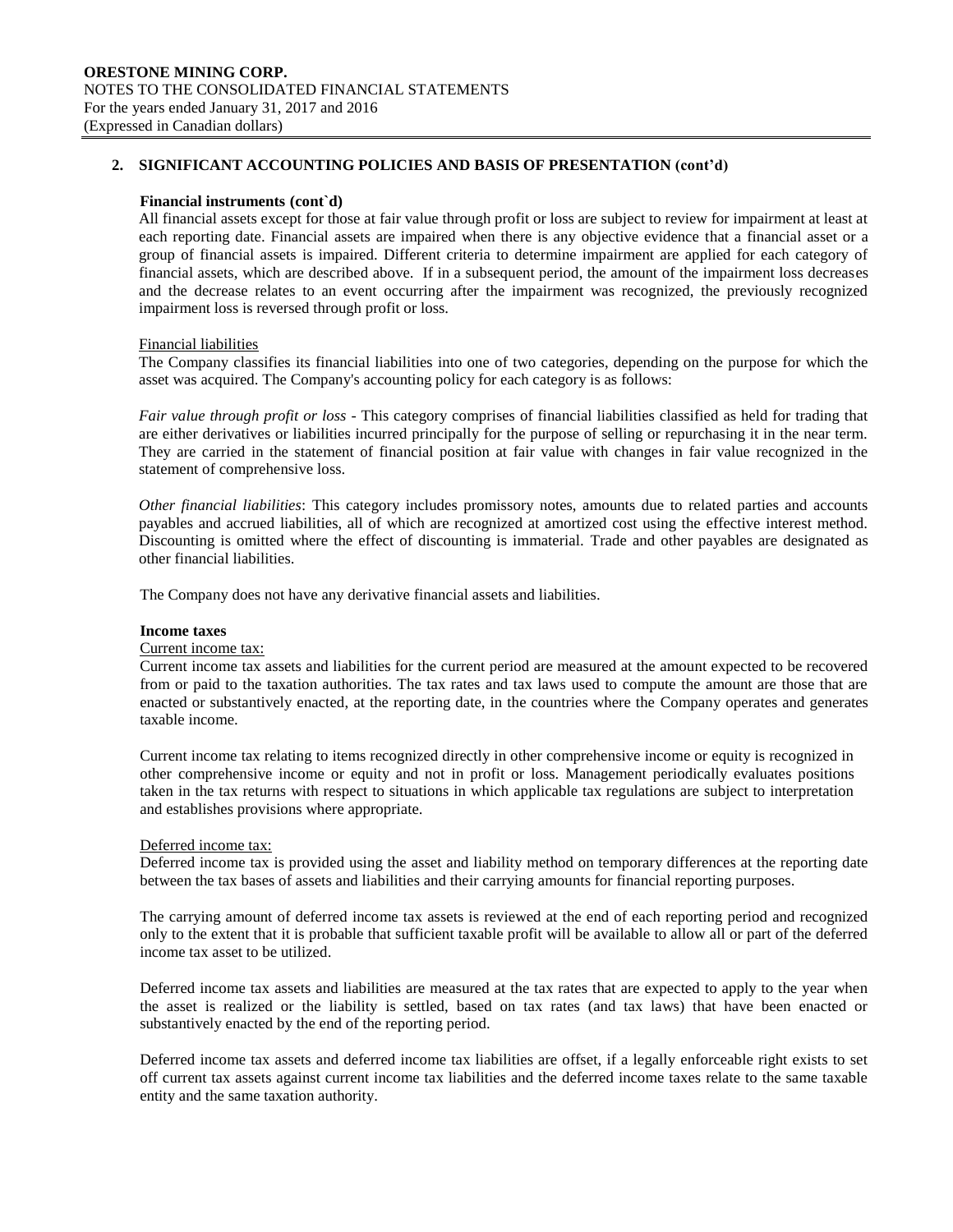#### **Segment reporting**

The Company operates in a single geographical segment, being Canada, and a single reporting segment, being the acquisition, exploration and development of mineral property interests.

### **New, Amended and Future IFRS Pronouncements**

The Company has adopted the following revised standards, effective February 1, 2015. There was no consequential impact upon adoption.

IFRS 8 – Operating Segments – was amended to require (i) disclosure of judgements made by management in aggregating segments, and (ii) a reconciliation of segment assets to the entity's assets when segment assets are reported.

IAS 24 – Related Party Transactions – was amended to (i) revise the definition of "related party" to include an entity that provides key management personnel services to the reporting entity or its parent, and (ii) clarify related disclosure requirements.

The following standards have been published and are mandatory for the Company's annual accounting periods beginning on or after February 1, 2018:

IFRS 7 – Financial Instruments – Disclosures - was amended to require additional disclosures on transition from IAS 39 to IFRS 9. The Company is currently evaluating the extent of the impact of the adoption of this standard.

IFRS 9 – Financial Instruments - introduces new requirements for the classification and measurement of financial assets and liabilities. The Company is currently evaluating the extent of the impact of the adoption of this standard.

### **3. MARKETABLE SECURITIES**

On December 15, 2015, the Company sold its Todd Creek JV interest to Millrock Resources Inc. ("Millrock") for net proceeds of \$33,500 in cash and 453,333 shares of Millrock (see Note 6). The Company recorded the Millrock shares using a fair value of \$102,000. In the month of June 2016 the Company disposed of 453,000 of the Millrock shares for net cash proceeds of \$156,503 and recorded a realized gain on the sale of marketable securities of \$54,647. As at January 31, 2017 the Company owns 333 shares of Millrock.

### **4. RECEIVABLES**

Receivables consist of the following:

|                                     | January 31, | January 31, |
|-------------------------------------|-------------|-------------|
|                                     | 2017        | 2016        |
|                                     |             |             |
| Government taxes receivable         | 2,815       | 523         |
| Other                               | 2,774       | 7,237       |
| Related parties receivable (Note 8) | 27,881      | 34,914      |
|                                     | 33,470      | 42.674      |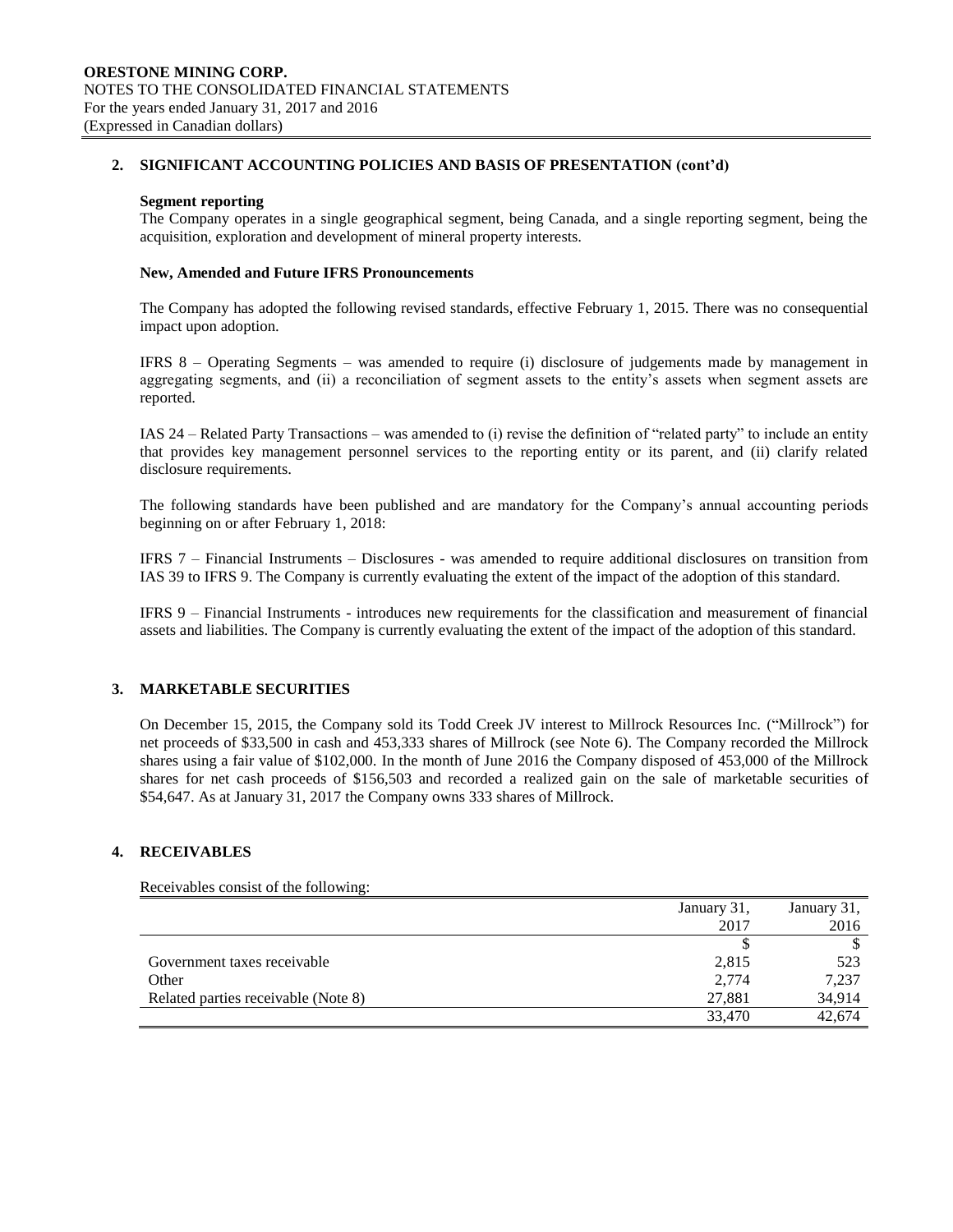## **5. EQUIPMENT**

|                                 | Computer  |       |
|---------------------------------|-----------|-------|
|                                 | equipment | Total |
|                                 | \$        | \$    |
| Cost                            |           |       |
| Balance as at February 1, 2015  | 320       | 320   |
| Additions                       |           |       |
| Balance as at January 31, 2016  | 320       | 320   |
| Additions                       |           |       |
| Balance as at January 31, 2017  | 320       | 320   |
|                                 |           |       |
| <b>Accumulated depreciation</b> |           |       |
| Balance as at February 1, 2015  | 158       | 158   |
| Depreciation for the year       | 49        | 49    |
| Balance as at January 31, 2016  | 207       | 207   |
| Depreciation for the year       | 113       | 113   |
| Balance as at January 31, 2017  | 320       | 320   |
|                                 |           |       |
| <b>Carrying amounts</b>         |           |       |
| At February 1, 2015             | 162       | 162   |
| At January 31, 2016             | 113       | 113   |
| At January 31, 2017             |           |       |

### **6. EXPLORATION AND EVALUATION ASSETS**

### **Captain Property**

The Company owns a 100% interest in certain mineral claims comprising the Captain Property located near Fort St. James, British Columbia.

As at January 31, 2017, the Company has issued a \$29,000 (January 31, 2016 - \$29,000) reclamation bond to the Ministry of Energy, Mines and Petroleum Resources of British Columbia to guarantee reclamation of the environment on the Captain Property.

### **Todd Creek Property**

On April 3, 2008, the Company signed a property option agreement with Goldeye Explorations Limited ("Goldeye"), Polar Star Mining Corporation ("Polar"), and Geofine Exploration Consultants Ltd. ("Geofine") to acquire an interest in certain claims comprising the Todd Creek Property located in the Skeena Mining Division in northwestern British Columbia.

The Company earned a 51% interest in the Todd Creek Property by making cash payments of \$180,000, issuing 170,000 common shares at a fair value of \$10,500 and incurring work expenditures of \$2,500,000.

On December 15, 2015 the Company sold its interest in the Todd Creek Property to Millrock for consideration as described in Note 3, and recognized a net loss of \$2,287,958.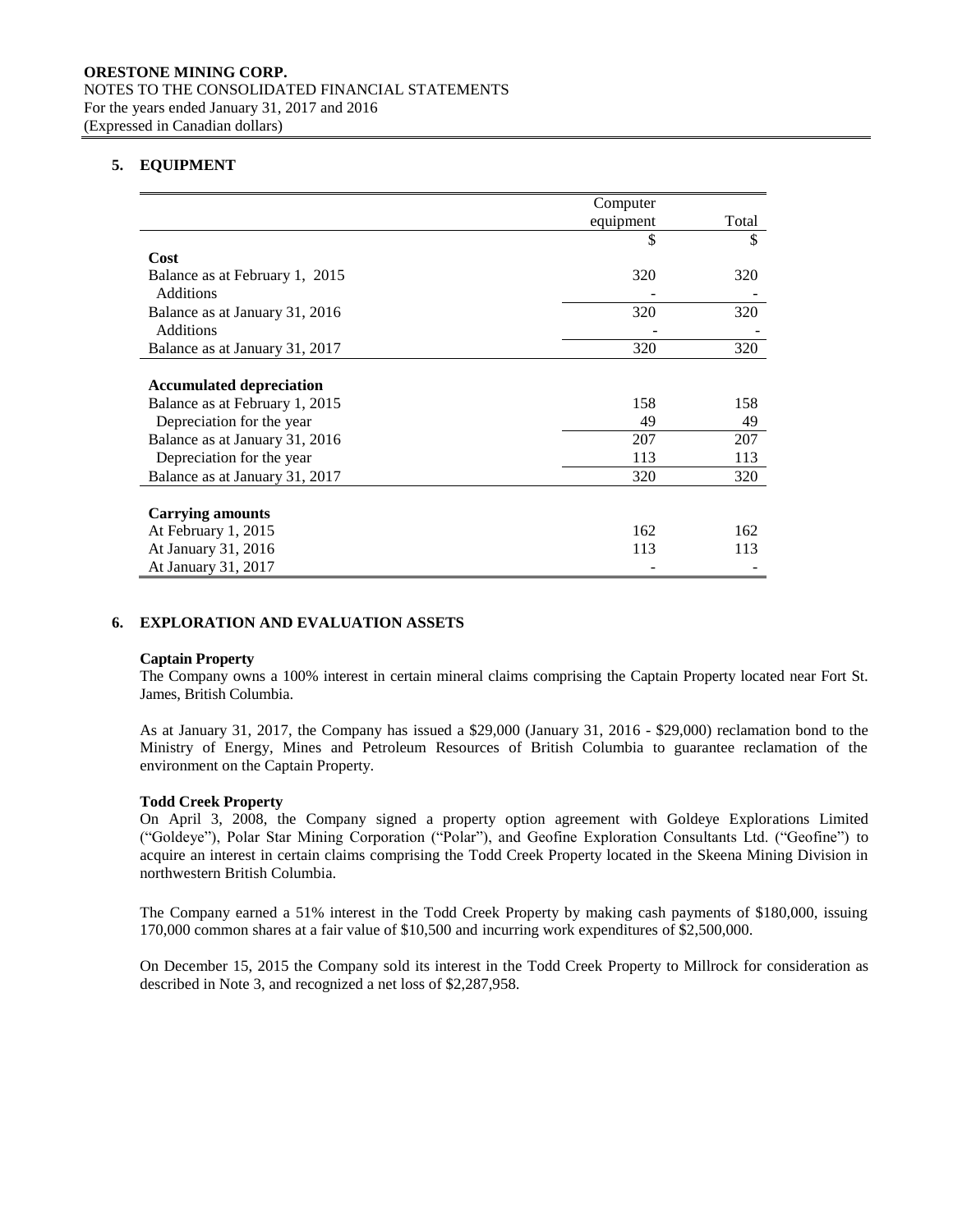## **6. EXPLORATION AND EVALUATION ASSETS (cont'd)**

The Company has incurred the following on acquisition and deferred exploration costs:

|                                | January 31, | <b>Additions</b>         | January 31, | <b>Additions</b>         | January 31,   |
|--------------------------------|-------------|--------------------------|-------------|--------------------------|---------------|
|                                | 2015        |                          | 2016        |                          | 2017          |
|                                | \$          | \$                       | \$          | \$                       | $\mathbf{\$}$ |
| <b>Captain Property</b>        |             |                          |             |                          |               |
| <b>Acquisition costs</b>       | 276,052     | 65                       | 276,117     | $\overline{\phantom{a}}$ | 276,117       |
| Deferred exploration costs     |             |                          |             |                          |               |
| Assays                         | 40,818      | 1,000                    | 41,818      |                          | 41,818        |
| Drilling                       | 734,877     |                          | 734,877     |                          | 734,877       |
| Geological                     | 375,845     | 525                      | 376,370     | 16,100                   | 392,470       |
| Geophysical                    | 143,377     | $\overline{\phantom{0}}$ | 143,377     | 32,691                   | 176,068       |
| Surveying                      | 40,846      |                          | 40,846      |                          | 40,846        |
| Other                          | 1,061       |                          | 1,061       |                          | 1,061         |
|                                | 1,336,824   | 1,525                    | 1,338,349   | 48,791                   | 1,387,140     |
| Mining exploration tax credits | (275,006)   | (2,721)                  | (277, 727)  | (459)                    | (278, 186)    |
|                                | 1,337,870   | (1,131)                  | 1,336,739   | 48,332                   | 1,385,071     |

## **7. TRADE AND OTHER PAYABLES**

Trade and other payables consist of the following:

|                               | January 31, | January 31, |
|-------------------------------|-------------|-------------|
|                               | 2017        | 2016        |
|                               |             |             |
| Trade payables                | 40,032      | 35,079      |
| Accrued liabilities and other | 38.647      | 17,225      |
| <b>Total</b>                  | 78.679      | 52,304      |

# **8. RELATED PARTY TRANSACTIONS**

### a) Key management personnel compensation

The aggregate value of transactions and outstanding balances relating to key management personnel and entities over which they have control or significant influence were as follows:

|                                                  | January 31, | January 31, |
|--------------------------------------------------|-------------|-------------|
|                                                  | 2017        | 2016        |
|                                                  |             |             |
| Salaries, fees, and short-term employee benefits | 67,200      | 130,560     |
| <b>Total</b>                                     | 67,200      | 130,560     |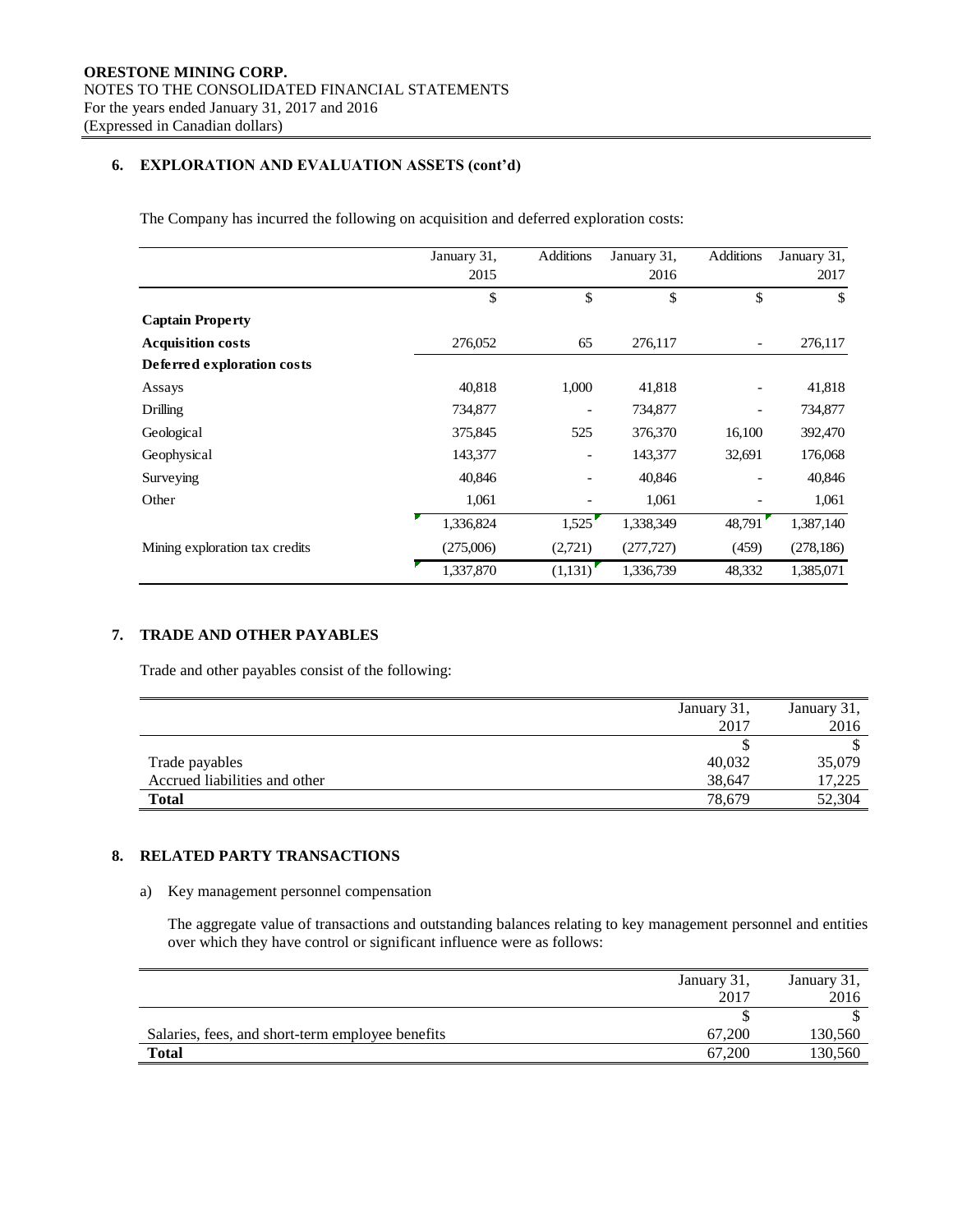### **8. RELATED PARTY TRANSACTIONS (cont'd)**

#### b) Other related party transactions

|                                            |                | Total charged as at      |             | Balance outstanding as at |             |
|--------------------------------------------|----------------|--------------------------|-------------|---------------------------|-------------|
|                                            |                | January 31,              | January 31, | January 31,               | January 31, |
| Amounts charged/due from:                  | <b>Service</b> | 2017                     | 2016        | 2017                      | 2016        |
|                                            |                |                          |             |                           |             |
| A public company with a director in        |                |                          |             |                           |             |
| common with the Company                    | Rent           | $\overline{\phantom{0}}$ | 12.670      |                           |             |
| A private company controlled by a director |                |                          |             |                           |             |
| of the Company                             | Rent           |                          | 3.271       | 27.881                    | 31,571      |
| A public company with a director in        |                |                          |             |                           |             |
| common with the Company                    | Rent           | 21,000                   | 3.271       |                           | 3,343       |
| <b>Total</b>                               |                | 21,000                   | 19.212      | 27.881                    | 34,914      |

Amounts owing to/from related parties are non-interest bearing, unsecured, and have no fixed terms of repayment. The changes during the year were measured by the exchange amount, which is the amount agreed upon by the transacting parties.

### **9. SHARE CAPITAL**

### **a) Authorized**

Authorized: Unlimited number of common shares without par value.

### **b) Details of issuance of common shares**

At January 31, 2017, there were 37,772,233 (January 31, 2016 – 37,772,233) issued and fully paid common shares.

### **c) Share purchase option compensation plan**

The Company has adopted an incentive share option plan, which provides that the Board of Directors of the Company may from time to time, in its discretion, and in accordance with the TSX-Venture Exchange requirements, grant to directors, officers, employees and technical consultants to the Company, non-transferable options to purchase common shares, provided that the number of common shares reserved for issuance will not exceed 10% of the common shares to be outstanding at closing. Such options will be exercisable for a period of up to 5 years from the date of grant. In connection with the foregoing, the number of common shares reserved for issuance to any individual director or officer will not exceed 5% of the issued and outstanding common shares and the number of common shares reserved for issuance to all technical consultants will not exceed 2% of the issued and outstanding common shares.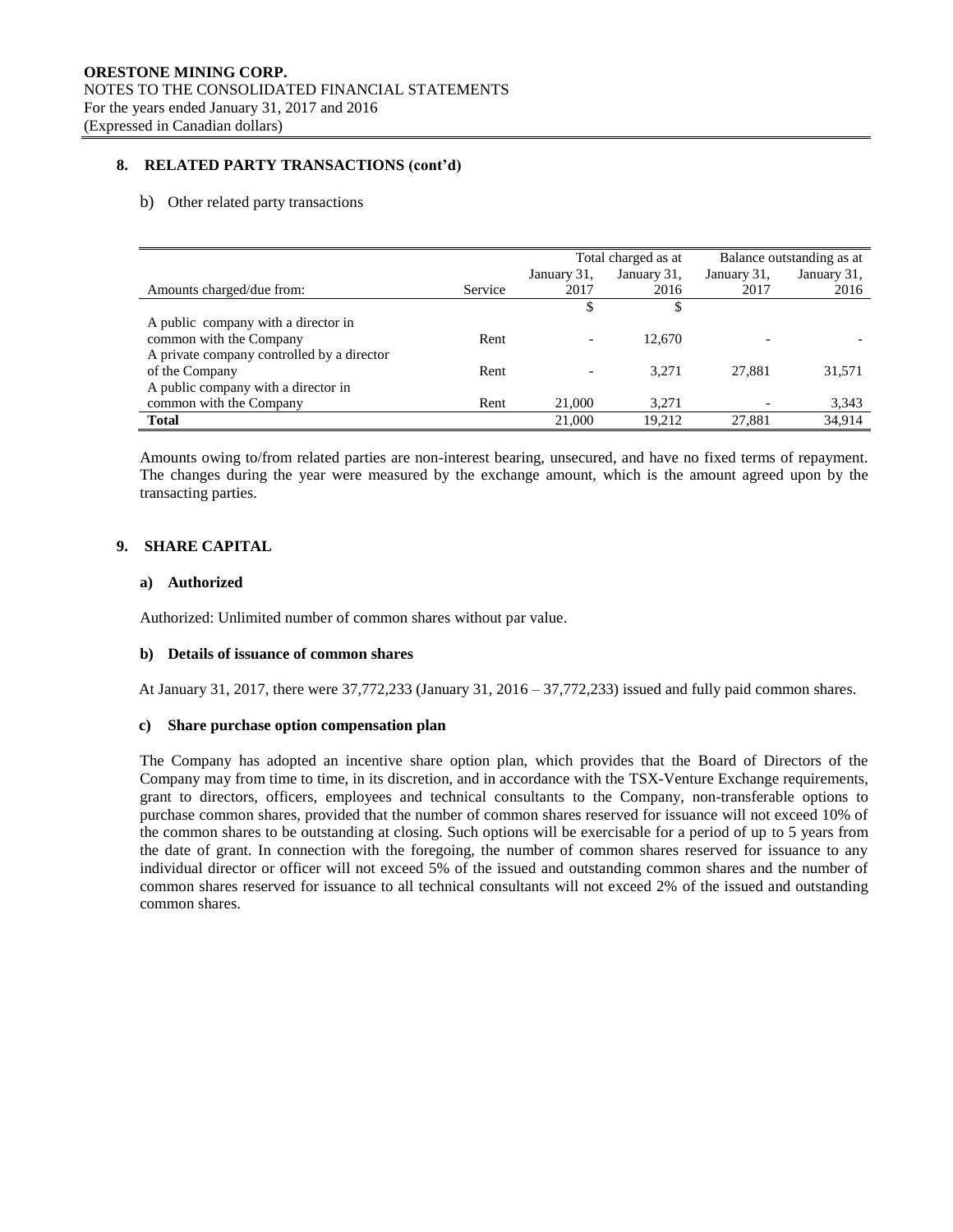### **9. SHARE CAPITAL, (cont'd)**

#### **c) Share purchase option compensation plan (cont'd)**

The continuity of options is as follows:

|                                | Exercise | January 31, |        | Expired/  | January 31, |                          | Expired/                 | January 31, |
|--------------------------------|----------|-------------|--------|-----------|-------------|--------------------------|--------------------------|-------------|
| Expiry date                    | price    | 2015        | Issued | forfeited | 2016        | Issued                   | forfeited                | 2017        |
|                                | \$       |             |        |           |             |                          |                          |             |
| September 8, 2016              | 0.42     | 312,500     |        |           | 312,500     | $\overline{\phantom{a}}$ | (312,500)                |             |
| September 29, 2016             | 0.40     | 50,000      |        |           | 50,000      |                          | (50,000)                 |             |
| October 26, 2017               | 0.15     | 1,855,000   |        | -         | 1,855,000   | -                        | $\overline{\phantom{a}}$ | 1,855,000   |
| June 28, 2018                  | 0.10     | 625,000     |        |           | 625,000     | $\overline{\phantom{0}}$ |                          | 625,000     |
| October 7, 2018                | 0.10     | 150,000     |        |           | 150,000     | $\overline{\phantom{0}}$ |                          | 150,000     |
|                                |          | 2,992,500   |        |           | 2,992,500   |                          | (362,500)                | 2,630,000   |
|                                |          |             |        |           |             |                          |                          |             |
| Weighted average exercise      |          |             |        |           |             |                          |                          |             |
| price $(\$)$                   |          | 0.17        |        |           | 0.17        |                          | 0.42                     | 0.14        |
|                                |          |             |        |           |             |                          |                          |             |
| Options vested and exercisable |          | 2,992,500   |        |           | 2,992,500   |                          | 362,500                  | 2,630,000   |
| Weighted average exercise      |          |             |        |           |             |                          |                          |             |
| price $(\$)$                   |          | 0.17        |        |           | 0.17        |                          | 0.42                     | 0.14        |

At January 31, 2017 the weighted average remaining life of the outstanding and exercisable options is 0.95 years (January 31, 2016 – 1.78 years).

The assumptions used in the Black Scholes Option Pricing Model to estimate the fair value of options were:

|                         | January 31, | January 31, |
|-------------------------|-------------|-------------|
|                         | 2017        | 2016        |
|                         |             |             |
| Risk-free interest rate | n/a         | n/a         |
| Annualized volatility   | n/a         | n/a         |
| Expected dividend yield | n/a         | n/a         |
| Expected option life    | n/a         | n/a         |

Option pricing models require the input of highly subjective assumptions including the expected price volatility. Changes in the subjective assumptions can materially affect the fair value estimate, and therefore the existing models do not necessarily provide a reliable measure of the fair value of the Company's share purchase options.

### **f) Reserves**

The reserves account records items recognized as share-based compensation expense and other share-based payments. When stock options are exercised, the corresponding amount will be transferred to share capital. Amounts recorded for forfeited or expired unexercised options remain in the reserves account. Amounts recorded for unexercised, cancelled or expired warrants remain in the reserves account.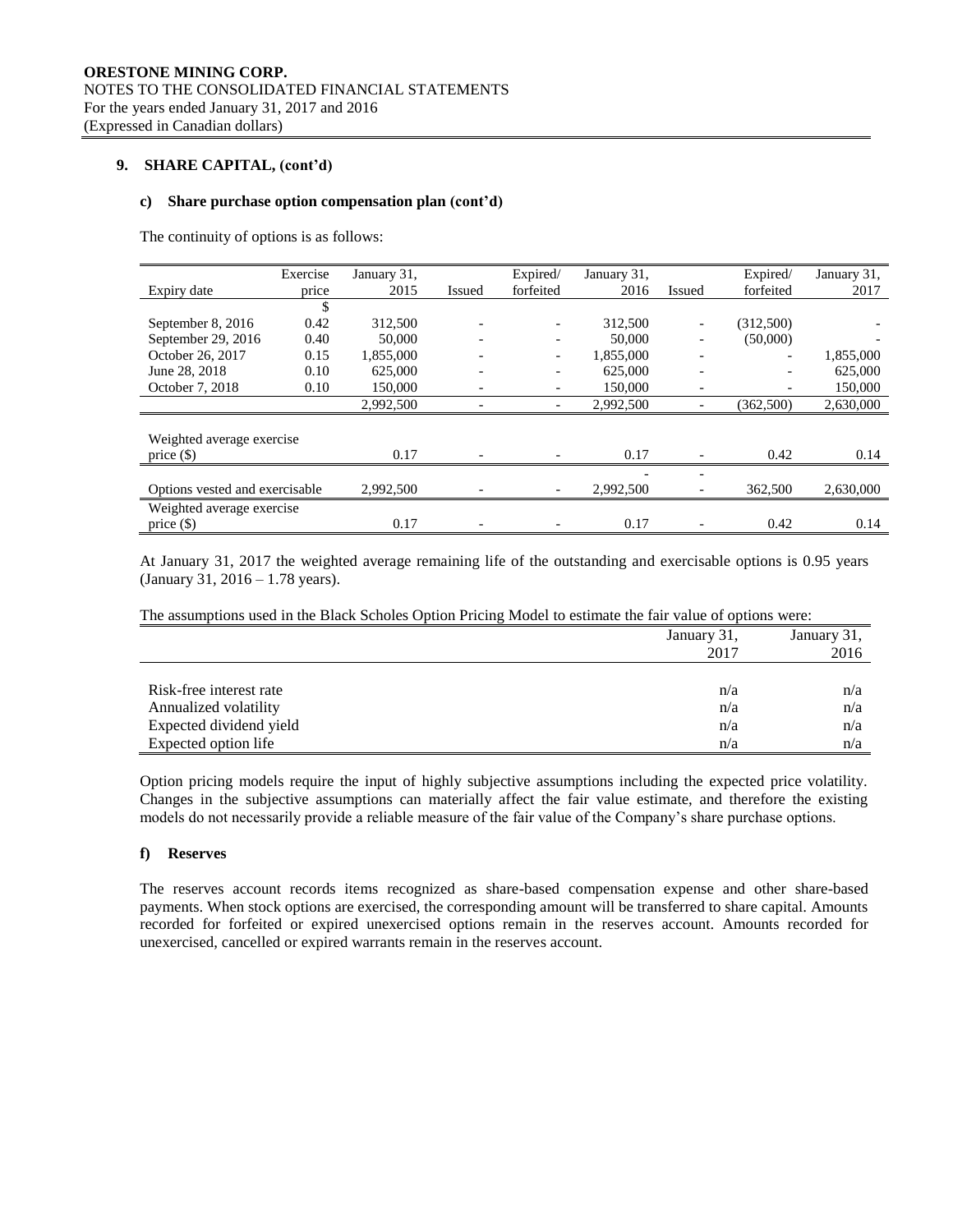### **10. LOSS PER SHARE**

#### **Basic and diluted loss per share**

The calculation of basic and diluted loss per share for the year ended January 31, 2017 was based on the loss attributable to common shareholders of \$99,605 (January 31, 2016 – \$2,526,899) and a weighted average number of common shares outstanding of 37,772,233 (January 31, 2016 – 37,772,233).

Diluted loss per share did not include the effect of 2,630,000 stock options (January 31, 2016 – 2,992,500 stock options) because they are anti-dilutive to loss per share.

### **11. FINANCIAL INSTRUMENTS AND RISK MANAGEMENT**

The Company's financial instruments consist of cash and cash equivalents, receivables, trade payables and due to related parties. The carrying value of these financial instruments approximates their fair value. The Company's financial instruments are exposed to certain financial risks, including currency risk, credit risk, liquidity risk and interest risk.

#### **Management of Financial Risk**

The Company's financial instruments are exposed to certain financial risks, which include credit risk, interest rate risk, liquidity risk, and market risk.

#### **Credit Risk**

Credit risk is the risk that one party to a financial instrument will fail to fulfill an obligation causing the other party to incur a financial loss. The Company is exposed to credit risks arising from its cash holdings, mineral tax credit recoverable and other receivables. The Company manages credit risk by placing cash and cash equivalents with major Canadian financial institutions. Receivables and mineral tax credit recoverable are due from the Government of Canada. Management believes that credit risk related to these amounts is low.

#### **Interest Rate Risk**

Interest rate risk is the risk that an investment's value will change due to a change in the level of interest rates. The Company's exposure to interest rate risk is minimal and relates to its ability to maintain the current rate of interest on its short-term investment.

#### **Liquidity Risk**

Liquidity risk is the risk that the Company will not have sufficient funds to meet its financial obligations when they are due. To manage liquidity risk, the Company reviews additional sources of capital to continue its operations and discharge its commitments as they become due.

Historically, the Company's sole source of funding has been the issuance of equity securities for cash and cash equivalents, primarily through private placements. The Company access to financing is always uncertain. There can be no assurance of continued access to significant equity funding. Liquidity risk is assessed as high.

#### **Market Risk**

Market risk is the risk that the fair value or future cash flows of a financial instrument will fluctuate because of changes in market prices. Market risk comprises three types of risk: currency risk, interest rate risk and price risk. The Company is not subject to currency risk as the functional currency is the Canadian dollar. The Company does not use any form of derivative or hedging instruments to reduce its foreign currency risk. The Company is not affected by price risk or interest rate risk.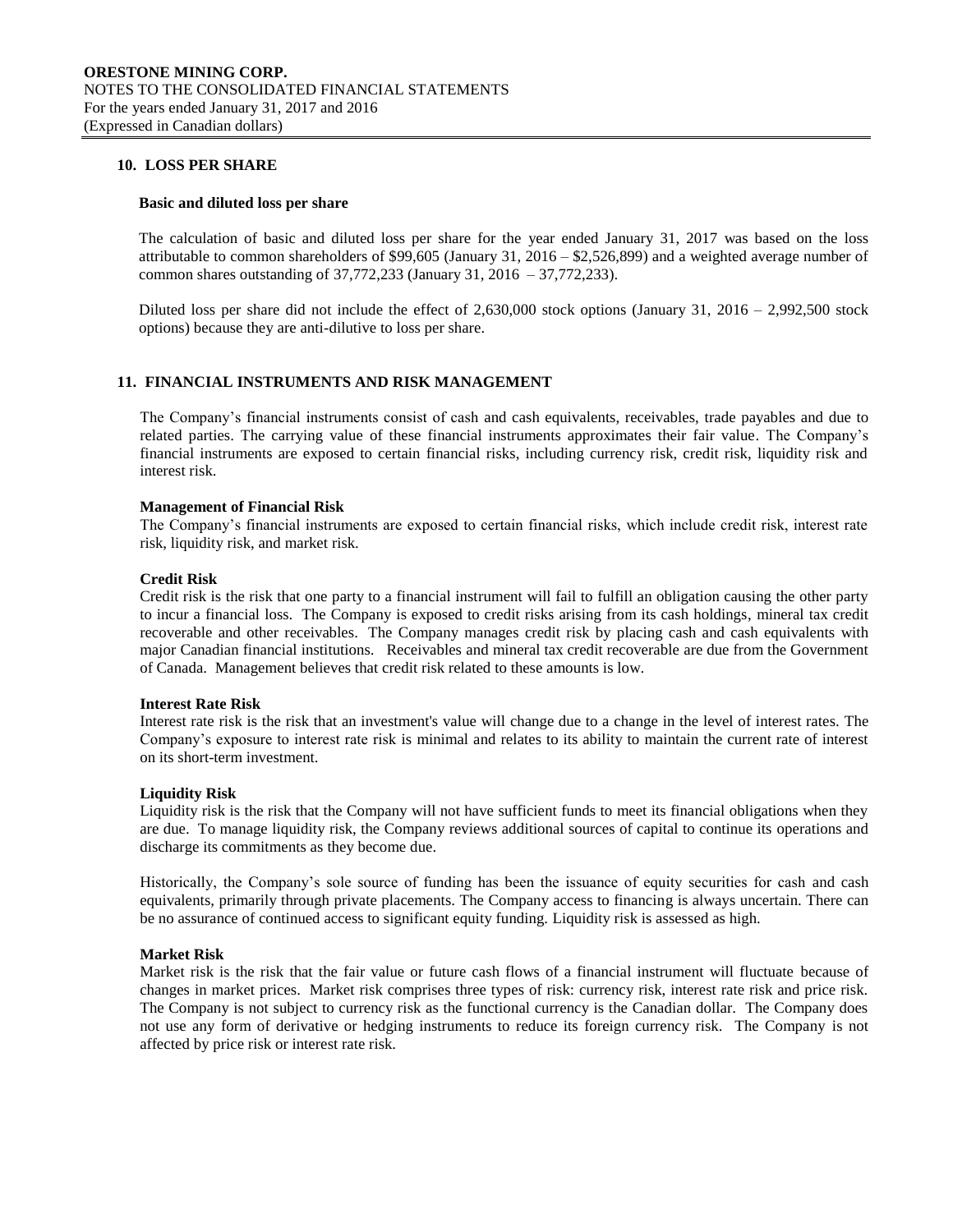### **11. FINANCIAL INSTRUMENTS AND RISK MANAGEMENT (cont'd)**

#### **Management of Industry Risk**

The Company is engaged primarily in the mineral exploration field and manages related industry risk issues directly. The Company is potentially at risk for environmental reclamation and fluctuations in commodity based market prices associated with resource property interests. Management is of the opinion that the Company addresses environmental risk and compliance in accordance with industry standards and specific project environmental requirements.

### **12. CAPITAL MANAGEMENT**

The Company considers its capital structure to be shareholders' equity represented by net assets over liabilities. The Company manages its capital structure based on the funds available to the Company, in order to support acquisition, maintenance, exploration, and development of exploration and evaluation assets.

The Board of Directors has not established any quantitative return on capital criteria for management, instead relying on the expertise of the Company's management to sustain future development of the business.

The properties in which the Company currently has interests are in the exploration stage so the Company is dependent on external financing to fund its activities. In order to carry out activities and administration, the Company will spend its existing working capital and raise additional amounts as needed.

The Company is not subject to externally-imposed capital restrictions.

### **13. INCOME TAXES**

No provision has been made for current income taxes as the Company has no taxable income. A reconciliation of the expected income tax recovery to the actual income tax recovery is as follows:

|                                                  | January 31, | January 31, |
|--------------------------------------------------|-------------|-------------|
|                                                  | 2017        | 2016        |
|                                                  |             |             |
| Loss for the year                                | (99,605)    | (2,526,899) |
| Statutory tax rate                               | 26.00%      | 26.00%      |
|                                                  |             |             |
| Expected income tax recovery                     | (25,897)    | (656,994)   |
| Permanent differences and non-deductible amounts | 103         | 595,476     |
| Change in valuation allowance                    | 25,794      | 61,518      |
|                                                  |             |             |
| Income tax recovery                              |             |             |